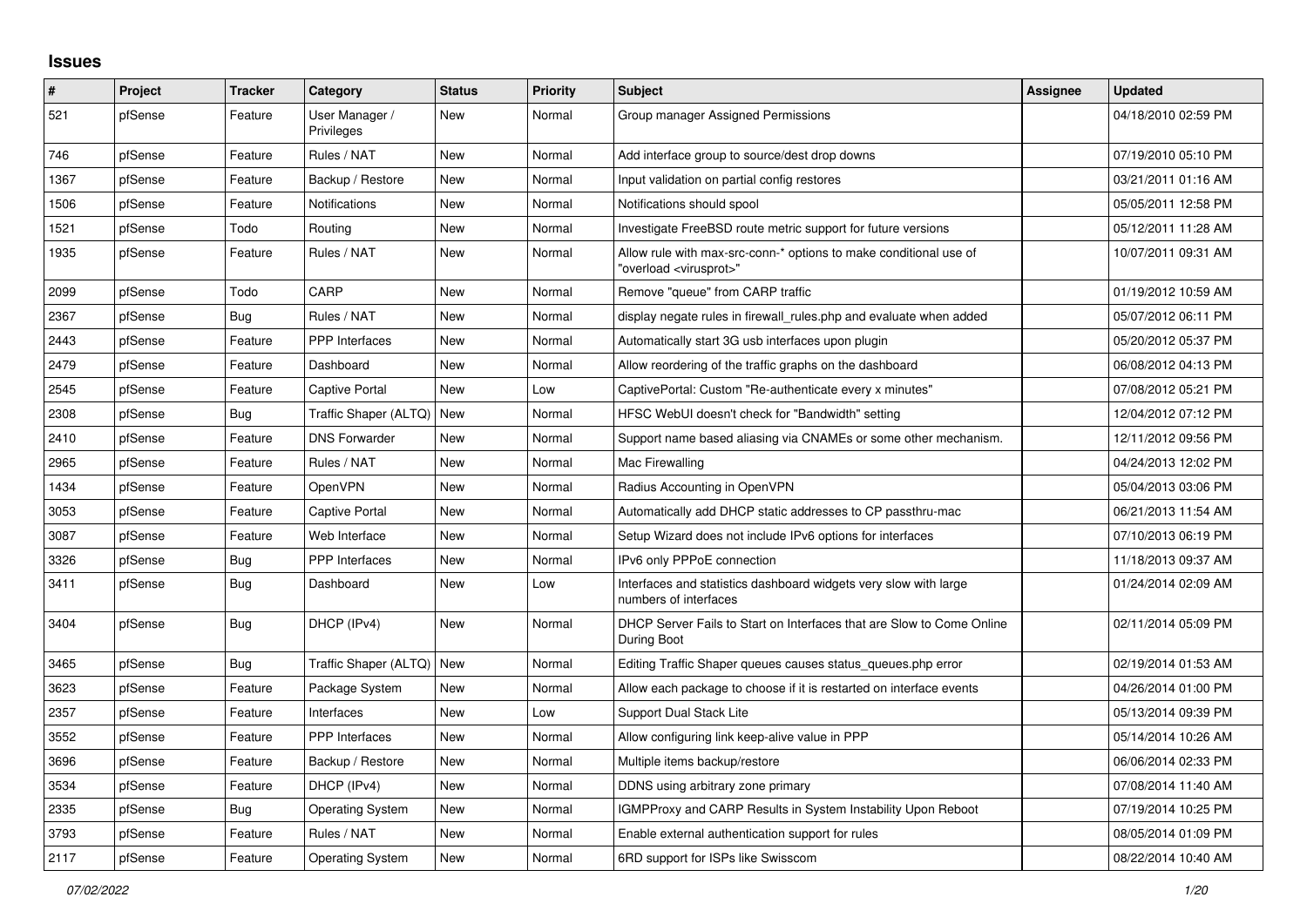| $\vert$ # | Project             | <b>Tracker</b> | Category                            | <b>Status</b> | Priority | Subject                                                                                                 | Assignee | <b>Updated</b>      |
|-----------|---------------------|----------------|-------------------------------------|---------------|----------|---------------------------------------------------------------------------------------------------------|----------|---------------------|
| 3899      | pfSense             | Feature        | Web Interface                       | New           | Normal   | Add feature to allow reordering of <package> items in config.xml</package>                              |          | 09/27/2014 04:40 PM |
| 3943      | pfSense             | Feature        | <b>Operating System</b>             | <b>New</b>    | Low      | pf - divert-reply not implemented (usefull for haproxy)                                                 |          | 10/16/2014 06:42 PM |
| 1848      | pfSense             | Bug            | <b>Traffic Shaper</b><br>(Limiters) | Confirmed     | Normal   | Limiters after policy routing has taken place do not behave correctly                                   |          | 10/25/2014 09:18 PM |
| 3358      | pfSense             | Bug            | Package System                      | <b>New</b>    | Normal   | new version of <include_file> is not required during reinstall_all</include_file>                       |          | 12/26/2014 12:13 PM |
| 2593      | pfSense             | Feature        | <b>XMLRPC</b>                       | <b>New</b>    | Normal   | sync NTPD, SNMP config between HA members                                                               |          | 01/14/2015 09:04 AM |
| 4292      | pfSense             | Feature        | <b>RRD Graphs</b>                   | New           | Normal   | Show 95th Percentile for IPv6 Traffic in RRD Graphs                                                     |          | 01/25/2015 02:24 PM |
| 4374      | pfSense             | Feature        | Notifications                       | <b>New</b>    | Low      | Add timestamps to notification e-mails                                                                  |          | 02/05/2015 12:43 AM |
| 4467      | pfSense             | Bug            | Traffic Shaper (ALTQ)               | New           | Normal   | Traffic Graphs shows wrong throughput when traffic shaping enabled                                      |          | 02/23/2015 05:31 PM |
| 4506      | pfSense<br>Packages | Feature        | <b>FreeRADIUS</b>                   | <b>New</b>    | Normal   | FreeRADIUS groups/hunt groups                                                                           |          | 03/10/2015 08:51 PM |
| 228       | pfSense             | Feature        | Multi-WAN                           | <b>New</b>    | Normal   | Multi-WAN support with same gateway on multiple WANs                                                    |          | 04/11/2015 01:10 AM |
| 4646      | pfSense             | Feature        | Dashboard                           | <b>New</b>    | Normal   | Recover valuable vertical screen real estate in dashboard                                               |          | 04/20/2015 07:46 PM |
| 4680      | pfSense             | <b>Bug</b>     | <b>DHCP Relay</b>                   | New           | Normal   | DHCP relay does not work with DHCP server on other end of OpenVPN<br>tunnel                             |          | 05/05/2015 06:55 PM |
| 4724      | pfSense             | Feature        | Captive Portal                      | <b>New</b>    | Low      | Captive Portal Status Add Client Hostname                                                               |          | 05/22/2015 08:38 AM |
| 4798      | pfSense             | Feature        | <b>DNS Resolver</b>                 | New           | Normal   | Make host and domain overrides available to both DNS Resolver and<br><b>DNS Forwarder</b>               |          | 06/29/2015 02:14 AM |
| 4845      | pfSense             | <b>Bug</b>     | CARP                                | Confirmed     | High     | CARP preemption doesn't switch to backup where connectivity between<br>systems is lost but not NIC link |          | 07/28/2015 07:55 AM |
| 4989      | pfSense             | Feature        | <b>IPsec</b>                        | <b>New</b>    | Normal   | Allow all valid strongswan remote gateway options in gui                                                |          | 08/20/2015 02:57 PM |
| 5075      | pfSense             | <b>Bug</b>     | Rules / NAT                         | Confirmed     | Normal   | pf errors that don't return a line number on first line don't file notice                               |          | 09/01/2015 06:42 PM |
| 4628      | pfSense             | Feature        | Web Interface                       | New           | Normal   | Add GUI to manage loader tunables (e.g. loader.conf.local)                                              |          | 09/16/2015 04:28 PM |
| 1186      | pfSense             | Bug            | <b>RRD Graphs</b>                   | Confirmed     | Normal   | When in pure routing mode the rrd graphs are blank                                                      |          | 09/16/2015 04:31 PM |
| 5307      | pfSense             | Feature        | <b>RRD Graphs</b>                   | New           | Low      | Add logarithmic scale option to RRD graphs                                                              |          | 10/14/2015 07:37 AM |
| 5360      | pfSense             | Feature        | UPnP/NAT-PMP                        | <b>New</b>    | Normal   | Add possibility to configure independent "UPnP & NAT-PMP" instances                                     |          | 10/31/2015 04:25 AM |
| 5174      | pfSense<br>Packages | Feature        | <b>NRPE</b>                         | New           | Normal   | nrpe: check sensors doesnt work, missing Imsensors                                                      |          | 11/15/2015 12:49 AM |
| 5469      | pfSense             | <b>Bug</b>     | Package System                      | Confirmed     | Low      | package.dtd XSD schema is a piece of pathetic, useless, unmaintained<br>junk                            |          | 11/22/2015 06:26 AM |
| 5525      | pfSense             | Feature        | OpenVPN                             | New           | Normal   | Add static routes for OpenVPN client remote peer addresses when<br>using non-default WANs               |          | 11/25/2015 08:44 AM |
| 3115      | pfSense             | Feature        | Multi-WAN                           | New           | Normal   | Traffic shaping for multi WAN                                                                           |          | 12/07/2015 02:20 PM |
| 5658      | pfSense             | Bug            | <b>Captive Portal</b>               | Confirmed     | Low      | Files with the same name cannot be uploaded to multiple captive portal<br>zones                         |          | 12/18/2015 07:19 PM |
| 290       | pfSense             | Feature        | Multi-WAN                           | New           | Low      | Add Multi-WAN awareness to UPnP                                                                         |          | 01/06/2016 05:24 PM |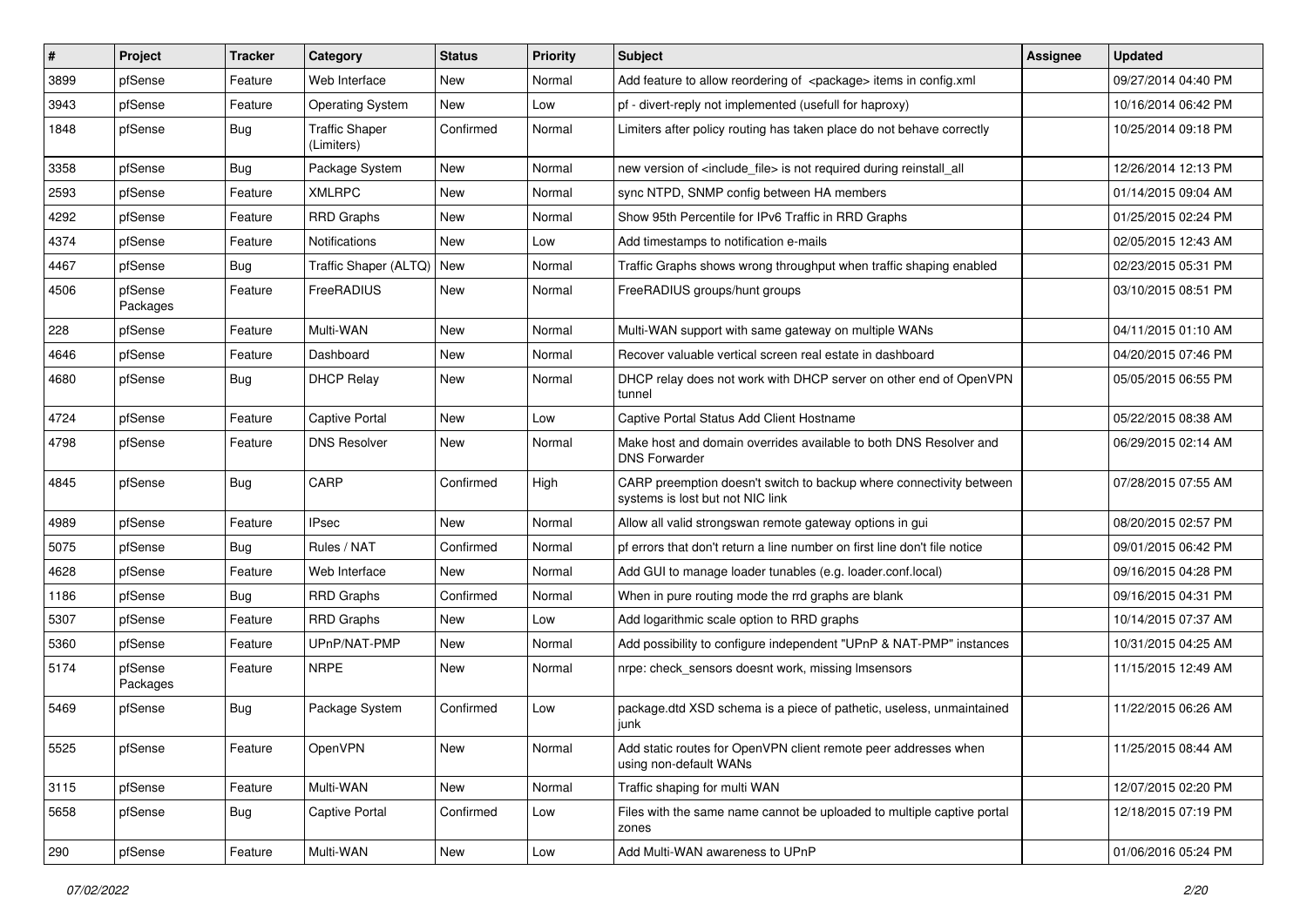| $\sharp$ | Project             | <b>Tracker</b> | Category                                 | <b>Status</b> | <b>Priority</b> | <b>Subject</b>                                                                                               | <b>Assignee</b> | <b>Updated</b>      |
|----------|---------------------|----------------|------------------------------------------|---------------|-----------------|--------------------------------------------------------------------------------------------------------------|-----------------|---------------------|
| 5751     | pfSense<br>Packages | <b>Bug</b>     | squidguard                               | New           | Normal          | SquidGuard target categories not saved when long "Domain List" is<br>provided                                |                 | 01/10/2016 08:55 AM |
| 4501     | pfSense             | Feature        | Notifications                            | New           | Normal          | Allow email report to send multiple destination                                                              |                 | 02/06/2016 04:07 AM |
| 3706     | pfSense             | <b>Bug</b>     | User Manager /<br>Privileges             | New           | Normal          | Permission order affects default page on limited accounts, but can't<br>reorder                              |                 | 02/06/2016 04:10 AM |
| 2276     | pfSense             | Feature        | Certificates                             | <b>New</b>    | Normal          | Remote CRL fetch support                                                                                     |                 | 02/06/2016 04:14 AM |
| 1574     | pfSense             | Feature        | User Manager /<br>Privileges             | New           | Normal          | Password quality enforcment.                                                                                 |                 | 02/06/2016 04:15 AM |
| 4165     | pfSense             | Feature        | Rules / NAT                              | New           | Low             | Allow for security zones when defining interfaces and firewall rules.                                        |                 | 02/06/2016 04:35 AM |
| 5445     | pfSense             | Todo           | Web Interface                            | <b>New</b>    | Normal          | Improve banner for "background activity"                                                                     |                 | 02/06/2016 04:43 AM |
| 32       | pfSense             | Todo           | User Manager /<br>Privileges             | New           | Normal          | PPPoE Server users integration with user manager                                                             |                 | 02/06/2016 04:53 AM |
| 33       | pfSense             | Todo           | User Manager /<br>Privileges             | <b>New</b>    | Normal          | L2TP users integration with user manager                                                                     |                 | 02/06/2016 04:53 AM |
| 371      | pfSense             | Feature        | Rules / NAT                              | New           | Normal          | Allow moving of bogon and RFC 1918 rules                                                                     |                 | 02/06/2016 04:53 AM |
| 96       | pfSense             | Feature        | Rules / NAT                              | <b>New</b>    | Normal          | Add "All local networks" to source and destination drop down boxen in<br>firewall rules                      |                 | 02/06/2016 04:53 AM |
| 986      | pfSense             | Feature        | Web Interface                            | <b>New</b>    | Normal          | Dynamic states view                                                                                          |                 | 02/06/2016 04:58 AM |
| 1307     | pfSense             | Feature        | Web Interface                            | New           | Normal          | Request: Option To Resolve Addresses in State Table Summary                                                  |                 | 02/06/2016 04:58 AM |
| 2138     | pfSense             | <b>Bug</b>     | <b>RRD Graphs</b>                        | New           | Normal          | RRD Wireless graph broken in BSS mode                                                                        |                 | 02/06/2016 04:59 AM |
| 2025     | pfSense             | Feature        | <b>Captive Portal</b>                    | <b>New</b>    | Normal          | Captive Portal: Easy accessible Logout page instead of Logout pop-up<br>window                               |                 | 02/06/2016 04:59 AM |
| 2315     | pfSense             | Feature        | Traffic Shaper (ALTQ)   New              |               | Normal          | Traffic Shaper - Adaptive Bandwidth Management                                                               |                 | 02/06/2016 05:07 AM |
| 5950     | pfSense             | Feature        | DHCP (IPv6)                              | <b>New</b>    | Normal          | DHCPv6 Server support for PD of PD-obtained networks                                                         |                 | 03/04/2016 03:04 AM |
| 5474     | pfSense             | Feature        | Interfaces                               | New           | Normal          | Add 802.1x configuration to wired interfaces.                                                                |                 | 03/16/2016 04:32 PM |
| 5835     | pfSense             | Feature        | OpenVPN                                  | New           | Very Low        | Improve OpenVPN client gateway detection in edge cases where the<br>remote does not send gateway information |                 | 03/20/2016 12:29 AM |
| 3862     | pfSense             | Feature        | <b>IGMP Proxy</b>                        | New           | Normal          | Allow configuration of IGMP proxy's 'quickleave' parameter from the web<br>interface                         |                 | 04/05/2016 03:24 AM |
| 6213     | pfSense             | Feature        | <b>IPsec</b>                             | New           | Normal          | IPSEC: IPV4/IPV6 dual-interface-stack support for Mobile IKE                                                 |                 | 04/20/2016 07:48 AM |
| 6215     | pfSense             | Feature        | Web Interface                            | New           | Normal          | Create consistent UI for admin access security                                                               |                 | 04/20/2016 03:05 PM |
| 6255     | pfSense             | Bug            | PPP Interfaces                           | Confirmed     | Low             | PPP Country/Provider/Plan configuration not saved                                                            |                 | 04/25/2016 07:15 PM |
| 6361     | pfSense             | <b>Bug</b>     | Web Interface                            | New           | Low             | Responsive Mobile Menu issue                                                                                 |                 | 05/16/2016 12:09 PM |
| 6386     | pfSense             | <b>Bug</b>     | IPv6 Router<br>Advertisements<br>(RADVD) | New           | Low             | Switching Router Advertisements to disabled should broadcast IP<br>Removal messages                          |                 | 05/22/2016 10:44 PM |
| 6390     | pfSense             | Todo           | Dashboard                                | New           | Low             | Autoscale from Traffic Graph not correct size (big graphs)                                                   |                 | 05/23/2016 01:38 PM |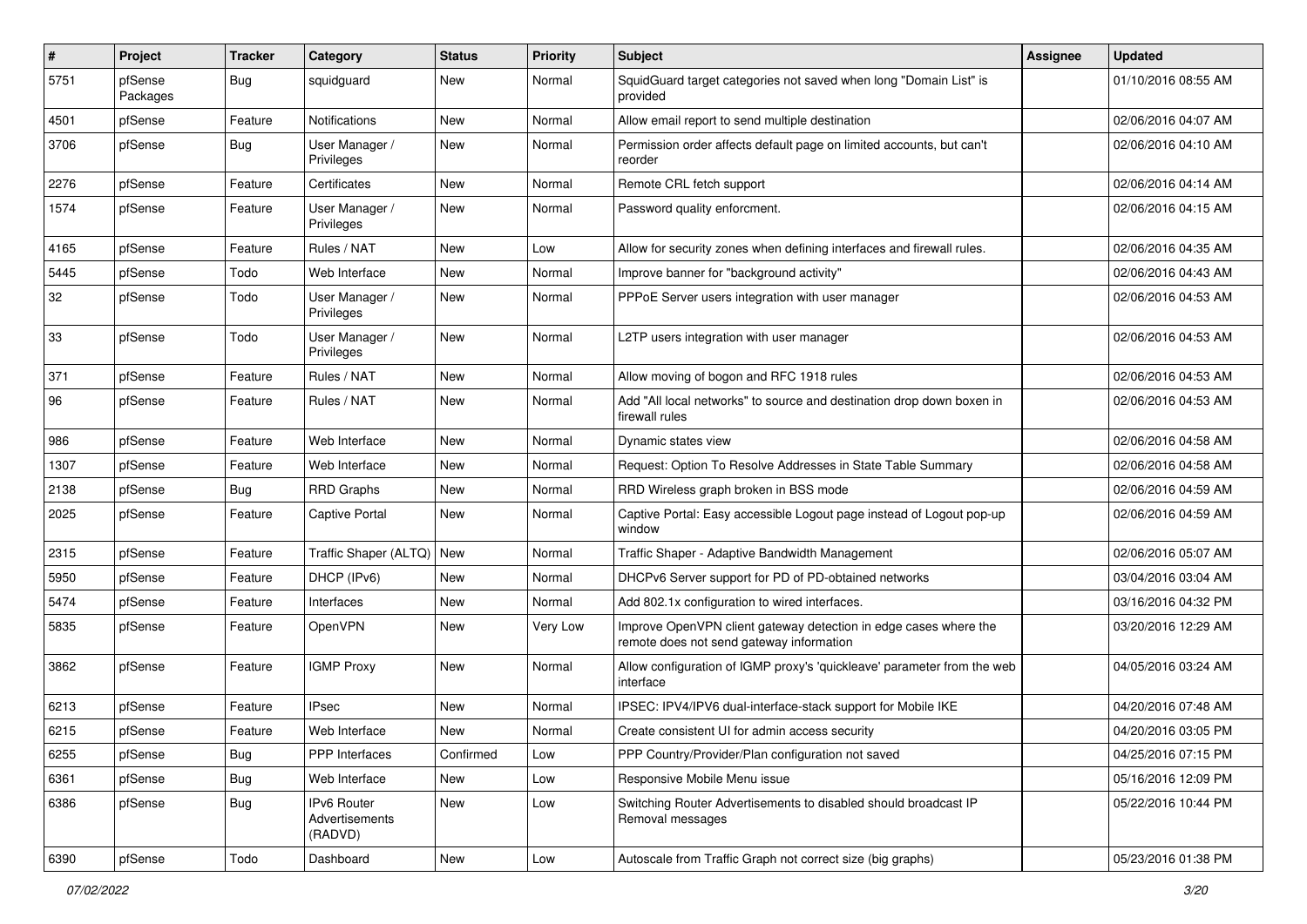| #    | Project             | <b>Tracker</b> | Category                | <b>Status</b> | <b>Priority</b> | <b>Subject</b>                                                                                | <b>Assignee</b> | <b>Updated</b>      |
|------|---------------------|----------------|-------------------------|---------------|-----------------|-----------------------------------------------------------------------------------------------|-----------------|---------------------|
| 6471 | pfSense<br>Packages | <b>Bug</b>     | squidquard              | <b>New</b>    | Normal          | pfsense 2.3.1 squidguard -> common ACL -> Target Rules List<br>missing                        |                 | 06/08/2016 06:22 PM |
| 6493 | pfSense             | Bug            | Web Interface           | Confirmed     | Normal          | Dynamic DNS clients slow page load                                                            |                 | 06/17/2016 03:43 AM |
| 6500 | pfSense             | Feature        | Package System          | <b>New</b>    | Normal          | Should be a way to determine which packages are available without<br>having to update/install |                 | 06/17/2016 05:34 PM |
| 6517 | pfSense             | Bug            | <b>IPsec</b>            | Confirmed     | Normal          | Adding mobile IPsec phase 2 entries requires restart of strongswan                            |                 | 06/21/2016 11:04 PM |
| 6521 | pfSense<br>Packages | Bug            | squidquard              | <b>New</b>    | Normal          | pfsense 2.3.1 squidquard -> Groups ACL -> Target Rules List missing                           |                 | 06/25/2016 10:49 PM |
| 6580 | pfSense             | <b>Bug</b>     | <b>Operating System</b> | Confirmed     | Normal          | Bridge with down member interface sends ICMP unreachables where it<br>shouldn't               |                 | 07/05/2016 05:40 PM |
| 4428 | pfSense             | Bug            | Interfaces              | Confirmed     | Normal          | Setting media option on em(4) leads to infinite link cycling                                  |                 | 07/06/2016 12:45 AM |
| 5887 | pfSense             | <b>Bug</b>     | Interfaces              | Confirmed     | Normal          | hardware_offloading_applyflags sets/unsets most values when already<br>set correctly          |                 | 07/06/2016 03:31 PM |
| 5355 | pfSense             | Bug            | <b>IPsec</b>            | <b>New</b>    | High            | on Dynamic WAN IP (DHCP Client) it takes 10 minutes before Phase1<br>reconnects               |                 | 07/08/2016 10:29 PM |
| 4010 | pfSense             | Feature        | OpenVPN                 | <b>New</b>    | Normal          | OpenVPN always loads engines available on openssl                                             |                 | 07/08/2016 10:29 PM |
| 5791 | pfSense             | <b>Bug</b>     | Rules / NAT             | Confirmed     | Normal          | tftp-proxy functionality is easilly broken by unrelated rules                                 |                 | 07/10/2016 12:24 AM |
| 6605 | pfSense             | Bug            | Interfaces              | Confirmed     | Normal          | rc.linkup logic issues with actions taken                                                     |                 | 07/12/2016 07:46 PM |
| 3382 | pfSense             | Bug            | <b>IGMP Proxy</b>       | <b>New</b>    | Normal          | IGMPPROXY fails with more than 32 interfaces                                                  |                 | 07/12/2016 11:01 PM |
| 6608 | pfSense             | Feature        | Backup / Restore        | <b>New</b>    | Low             | backup and restore dhcp                                                                       |                 | 07/13/2016 04:09 PM |
| 6614 | pfSense             | <b>Bug</b>     | Web Interface           | Confirmed     | Normal          | Dashboard high CPU usage                                                                      |                 | 07/14/2016 03:04 PM |
| 6627 | pfSense             | Bug            | Rules / NAT             | <b>New</b>    | Normal          | floating tab match rules ignore quick action so should be removed                             |                 | 07/18/2016 02:15 PM |
| 6011 | pfSense             | <b>Bug</b>     | Web Interface           | Confirmed     | Low             | IPv6 link local fails HTTP REFERER check                                                      |                 | 09/04/2016 09:57 AM |
| 2573 | pfSense             | Feature        | Captive Portal          | New           | Normal          | Captive Portal support of RADIUS POD (Packet of Disconnect)                                   |                 | 10/17/2016 03:14 AM |
| 6803 | pfSense             | Bug            | Web Interface           | New           | Normal          | CSRF timeout occurs when it (probably) shouldn't                                              |                 | 11/03/2016 09:43 PM |
| 3859 | pfSense             | Feature        | Gateway Monitoring      | <b>New</b>    | Low             | Make it possible to set the source IP address for gateway monitoring                          |                 | 11/06/2016 10:12 PM |
| 1813 | pfSense             | <b>Bug</b>     | Rules / NAT             | Confirmed     | Normal          | Static routes on WAN interfaces overridden by route-to for<br>firewall-initiated traffic      |                 | 11/09/2016 02:06 PM |
| 6917 | pfSense             | Feature        | Upgrade                 | <b>New</b>    | Normal          | Add ability to choose from what IP/IFACE you search for updates                               |                 | 11/11/2016 09:51 AM |
| 6956 | pfSense             | Feature        | <b>Captive Portal</b>   | <b>New</b>    | Normal          | Allow more control over concurrent logins                                                     |                 | 11/23/2016 12:01 PM |
| 3962 | pfSense<br>Packages | <b>Bug</b>     | ladvd                   | Confirmed     | Normal          | LADVD interface handling issues with lagg and bridge                                          |                 | 12/05/2016 01:59 PM |
| 6083 | pfSense<br>Packages | <b>Bug</b>     | Squid                   | <b>New</b>    | Normal          | Sugid Realtime Monitor / Squid Cache Table not diplaying correctly                            |                 | 12/06/2016 07:25 AM |
| 7040 | pfSense             | Bug            | Interfaces              | <b>New</b>    | Normal          | Issue when disabling an interface                                                             |                 | 12/26/2016 02:56 AM |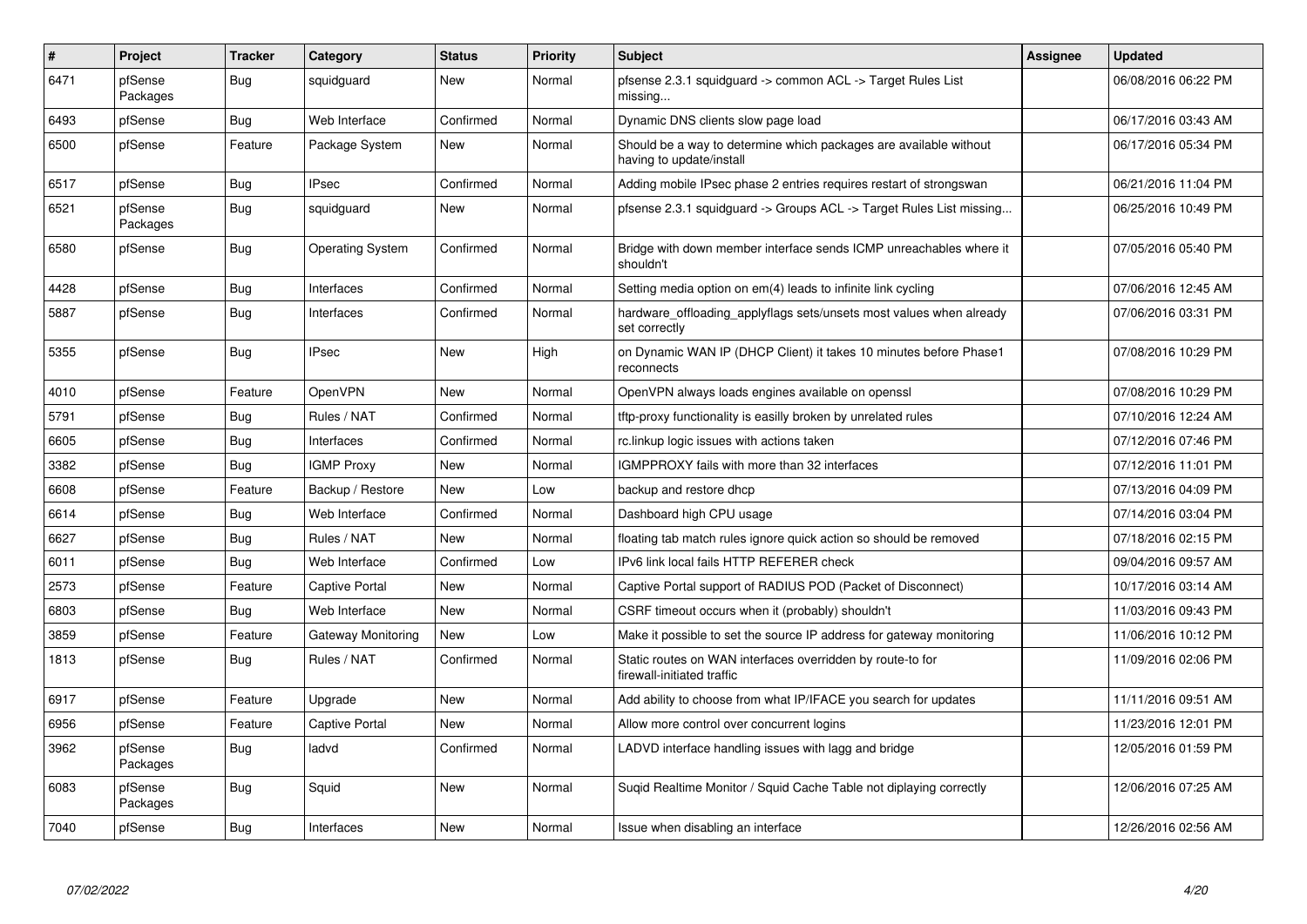| #    | Project             | <b>Tracker</b> | Category                     | <b>Status</b> | <b>Priority</b> | <b>Subject</b>                                                                             | <b>Assignee</b> | <b>Updated</b>      |
|------|---------------------|----------------|------------------------------|---------------|-----------------|--------------------------------------------------------------------------------------------|-----------------|---------------------|
| 7000 | pfSense<br>Packages | Feature        | ntop                         | New           | Normal          | ntopng historical data needs to be reworked                                                |                 | 01/14/2017 09:20 AM |
| 4234 | pfSense             | Feature        | <b>IPsec</b>                 | Assigned      | Low             | allow for strict user <> cn validation of mobile ipsec users when using<br>rsa+xauth       |                 | 01/24/2017 06:11 AM |
| 4474 | pfSense             | <b>Bug</b>     | Package System               | Confirmed     | Normal          | IP address change triggers reload of all packages                                          |                 | 02/13/2017 07:21 AM |
| 5813 | pfSense             | Feature        | Traffic Shaper (ALTQ)        | New           | Normal          | Replacement of layer7 filter                                                               |                 | 02/18/2017 05:08 PM |
| 5850 | pfSense             | Feature        | User Manager /<br>Privileges | New           | Normal          | Limit "WebCfg - System: User Manager page" privilege to non-admins<br>and non-admin groups |                 | 02/19/2017 10:04 AM |
| 7238 | pfSense             | Bug            | Web Interface                | New           | Normal          | Menu layout broken when using "Hostname in Menu" with long<br>hostnames                    |                 | 02/21/2017 07:01 AM |
| 7292 | pfSense             | Feature        | <b>Dynamic DNS</b>           | New           | Normal          | DynamicDNS configuration does not sync to HA secondary                                     |                 | 02/21/2017 04:56 PM |
| 7314 | pfSense             | <b>Bug</b>     | <b>RRD Graphs</b>            | New           | Low             | Discrepancy in ntp monitoring view                                                         |                 | 02/24/2017 08:37 PM |
| 4061 | pfSense             | <b>Bug</b>     | DHCP (IPv4)                  | Confirmed     | Normal          | dhcpd doesn't send client-hostname to peer, breaking DHCP lease<br>registrations w/HA      |                 | 02/24/2017 08:58 PM |
| 5306 | pfSense             | Bug            | Package System               | New           | Normal          | textarea fields should have linebreaks sanitized automatically on save                     |                 | 03/03/2017 04:15 AM |
| 7365 | pfSense             | Feature        | Logging                      | New           | Low             | Pass firewall/filter rule set through logging for centralized loggers to key<br>on         |                 | 03/07/2017 10:44 AM |
| 3697 | pfSense             | Feature        | Backup / Restore             | New           | Normal          | New backup/restore area: Certificates                                                      |                 | 03/11/2017 11:30 AM |
| 7367 | pfSense<br>Packages | Feature        | Squid                        | New           | Normal          | Wizard for Squid                                                                           |                 | 03/14/2017 01:59 PM |
| 7388 | pfSense<br>Packages | <b>Bug</b>     | Suricata                     | New           | High            | Suricata does not property recognize MTU for PPPOE interfaces                              |                 | 03/15/2017 05:17 AM |
| 7403 | pfSense<br>Packages | <b>Bug</b>     | FreeRADIUS                   | New           | Normal          | Captive Portal + freeradius2 + MySQL problems with German Umlaut                           |                 | 03/17/2017 09:12 AM |
| 7402 | pfSense             | <b>Bug</b>     | Web Interface                | New           | Normal          | Inconsistent use of htmlentities validation checks                                         |                 | 03/21/2017 08:58 AM |
| 7453 | pfSense<br>Packages | Bug            | <b>ACME</b>                  | New           | Normal          | DNS-ovh need to save or display consumer key                                               |                 | 04/06/2017 10:54 AM |
| 7476 | pfSense             | Bug            | Logging                      | New           | Normal          | Dirty buffer used to build log messages?                                                   |                 | 04/17/2017 09:51 PM |
| 7521 | pfSense             | Feature        | Package System               | New           | High            | Package Updates via Mirror                                                                 |                 | 05/04/2017 08:21 PM |
| 2676 | pfSense             | Feature        | Rules / NAT                  | New           | Normal          | Reply-to option in firewall rule                                                           |                 | 05/05/2017 03:15 PM |
| 7531 | pfSense             | Feature        | Package System               | New           | Low             | pkg behavior when encountering invalid SSL certificate                                     |                 | 05/08/2017 06:57 PM |
| 7551 | pfSense             | <b>Bug</b>     | Rules / NAT                  | New           | Normal          | Dynamic IPsec endpoints not added to rule set after WAN down/up                            |                 | 05/16/2017 02:26 PM |
| 7589 | pfSense             | <b>Bug</b>     | Diagnostics                  | New           | Normal          | diag edit.php old print info box                                                           |                 | 05/20/2017 05:02 PM |
| 7590 | pfSense             | Bug            | Diagnostics                  | New           | Normal          | diag_edit do not save when nothing to sae (in directory browse view)                       |                 | 05/20/2017 05:04 PM |
| 7608 | pfSense<br>Packages | Feature        | FreeRADIUS                   | New           | Very Low        | Captive Portal amount of traffic Account + Free Radius+Mysql                               |                 | 05/28/2017 09:08 AM |
| 7648 | pfSense             | <b>Bug</b>     | CARP                         | New           | Very Low        | SPAN ports on an interface renders CARP HA inoperative                                     |                 | 06/14/2017 09:19 PM |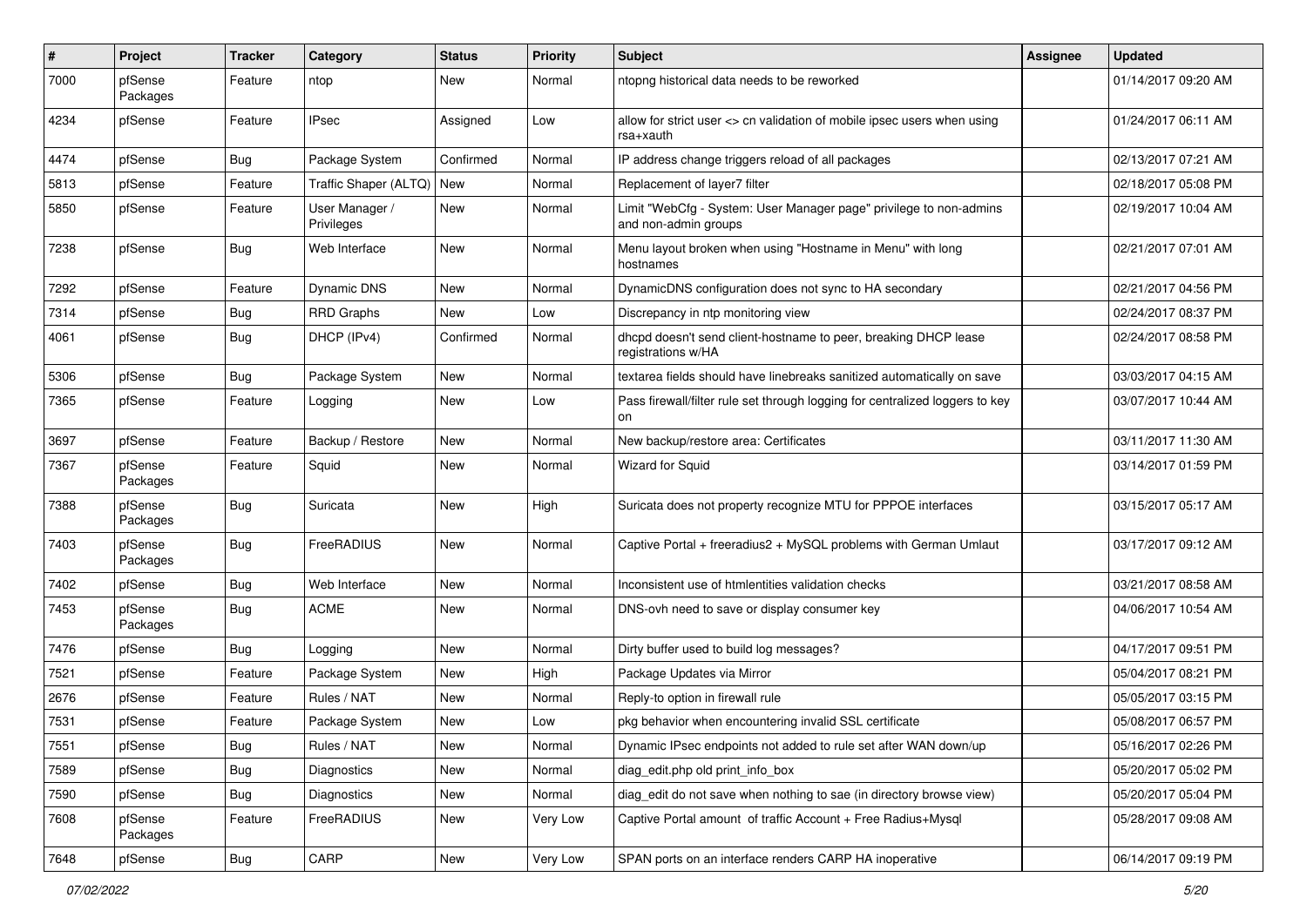| $\vert$ # | Project             | <b>Tracker</b> | Category                     | <b>Status</b> | <b>Priority</b> | <b>Subject</b>                                                                                                                    | <b>Assignee</b> | <b>Updated</b>      |
|-----------|---------------------|----------------|------------------------------|---------------|-----------------|-----------------------------------------------------------------------------------------------------------------------------------|-----------------|---------------------|
| 6038      | pfSense             | Feature        | Interfaces                   | New           | Normal          | Add ability to configure which interface is chosen for defining hostname<br>IP in /etc/hosts                                      |                 | 07/07/2017 09:56 AM |
| 7718      | pfSense             | Feature        | <b>Dynamic DNS</b>           | New           | Very Low        | Hostname for Custom DynDNS Updater.                                                                                               |                 | 07/24/2017 10:05 AM |
| 1219      | pfSense             | Feature        | Developer Tools              | New           | Low             | Ship DTRACE enabled kernels in the images                                                                                         |                 | 07/26/2017 03:14 AM |
| 7730      | pfSense             | Bug            | Interfaces                   | <b>New</b>    | High            | 2.3.4_1 greX: loop detected when hit save on filter rules or interfaces                                                           |                 | 07/27/2017 08:16 AM |
| 7734      | pfSense             | Bug            | DHCP (IPv6)                  | New           | Normal          | Using opton ia pd0 does not renew prefix and prefix get dropped                                                                   |                 | 07/31/2017 03:46 AM |
| 7747      | pfSense             | Feature        | Console Menu                 | New           | Normal          | Minor UI Tweak: Make hitting enter on the console (esp via SSH) should<br>not log you out, but simply redraw the menu             |                 | 08/01/2017 04:03 PM |
| 7773      | pfSense             | Feature        | <b>IPsec</b>                 | <b>New</b>    | Normal          | IPSec using IKEv2 with split DNS not using provided domain names                                                                  |                 | 08/15/2017 05:25 PM |
| 2963      | pfSense             | Feature        | <b>Captive Portal</b>        | <b>New</b>    | Normal          | Captive Portal MAC authentication request                                                                                         |                 | 08/22/2017 09:09 PM |
| 7691      | pfSense<br>Packages | Feature        | Squid                        | <b>New</b>    | Normal          | Allow for custom icap services for squid                                                                                          |                 | 08/24/2017 03:16 AM |
| 7821      | pfSense             | <b>Bug</b>     | DHCP (IPv6)                  | <b>New</b>    | Normal          | GIF does not support broadcast                                                                                                    |                 | 08/29/2017 10:50 AM |
| 7085      | pfSense             | Feature        | Rules / NAT                  | New           | Normal          | <b>Edit Firewall Rules Seperator</b>                                                                                              |                 | 09/10/2017 09:15 AM |
| 7852      | pfSense             | Feature        | <b>DNS Resolver</b>          | New           | Normal          | Add views support to Unbound GUI                                                                                                  |                 | 09/11/2017 12:26 PM |
| 7863      | pfSense             | Bug            | User Manager /<br>Privileges | <b>New</b>    | Normal          | The "WebCfg - All pages" permission inclueds the "User - System: Shell<br>account access" even though that is not a WebCofg page. |                 | 09/16/2017 05:13 AM |
| 7888      | pfSense             | Feature        | Package System               | <b>New</b>    | Normal          | Add a button in package manager GUI to upgrade all packages                                                                       |                 | 09/28/2017 05:50 AM |
| 7899      | pfSense             | Bug            | Traffic Shaper (ALTQ)        | New           | Normal          | a floating 'match' rule on LAN does not put traffic from a broswer on a<br>clientpc into a shaper queue                           |                 | 09/28/2017 09:16 AM |
| 7922      | pfSense             | Feature        | Rules / NAT                  | <b>New</b>    | Normal          | Add the option to select the ISP IPv6 Delegated Prefix as a destination<br>in firewall rules                                      |                 | 10/10/2017 06:36 PM |
| 7934      | pfSense             | Feature        | Dashboard                    | New           | Very Low        | format support phone# for international use                                                                                       |                 | 10/12/2017 04:38 PM |
| 7956      | pfSense             | Feature        | Web Interface                | <b>New</b>    | Normal          | Favicon able to match GUI colour setting?                                                                                         |                 | 10/17/2017 06:36 AM |
| 7957      | pfSense             | Feature        | Web Interface                | <b>New</b>    | Normal          | GUI theme - separate "colour" from "compact/normal" in theme<br>dropdown                                                          |                 | 10/17/2017 06:58 AM |
| 7954      | pfSense<br>Packages | <b>Bug</b>     | Squid                        | Confirmed     | Normal          | Package upgrade/reinstall gets stuck on deinstall if the<br>package-provided service is not running                               |                 | 10/18/2017 12:04 PM |
| 7971      | pfSense             | Feature        | <b>Captive Portal</b>        | <b>New</b>    | Normal          | Allow import, export and synchronization of MACs under Captive Portal<br>service                                                  |                 | 10/19/2017 04:56 AM |
| 7411      | pfSense<br>Packages | Todo           | ladvd                        | New           | Low             | LADVD Devices not wide enough                                                                                                     |                 | 10/22/2017 05:04 AM |
| 7688      | pfSense             | Feature        | Backup / Restore             | New           | Low             | AutoConfigBackup - Info Icon - username only                                                                                      |                 | 10/22/2017 10:46 AM |
| 7988      | pfSense             | Feature        | Web Interface                | New           | Normal          | Compact Theme based on Compact-RED with the default theme colors.                                                                 |                 | 10/23/2017 05:34 AM |
| 8004      | pfSense             | <b>Bug</b>     | <b>NAT Reflection</b>        | New           | Normal          | Error notice for a deleted NAT that had a RULE or an existing NAT<br>which is claimed to have no NAT port                         |                 | 10/24/2017 06:39 PM |
| 8050      | pfSense             | <b>Bug</b>     | Interfaces                   | New           | High            | Enabling bridge while interfaces have link freezes console                                                                        |                 | 11/03/2017 04:38 PM |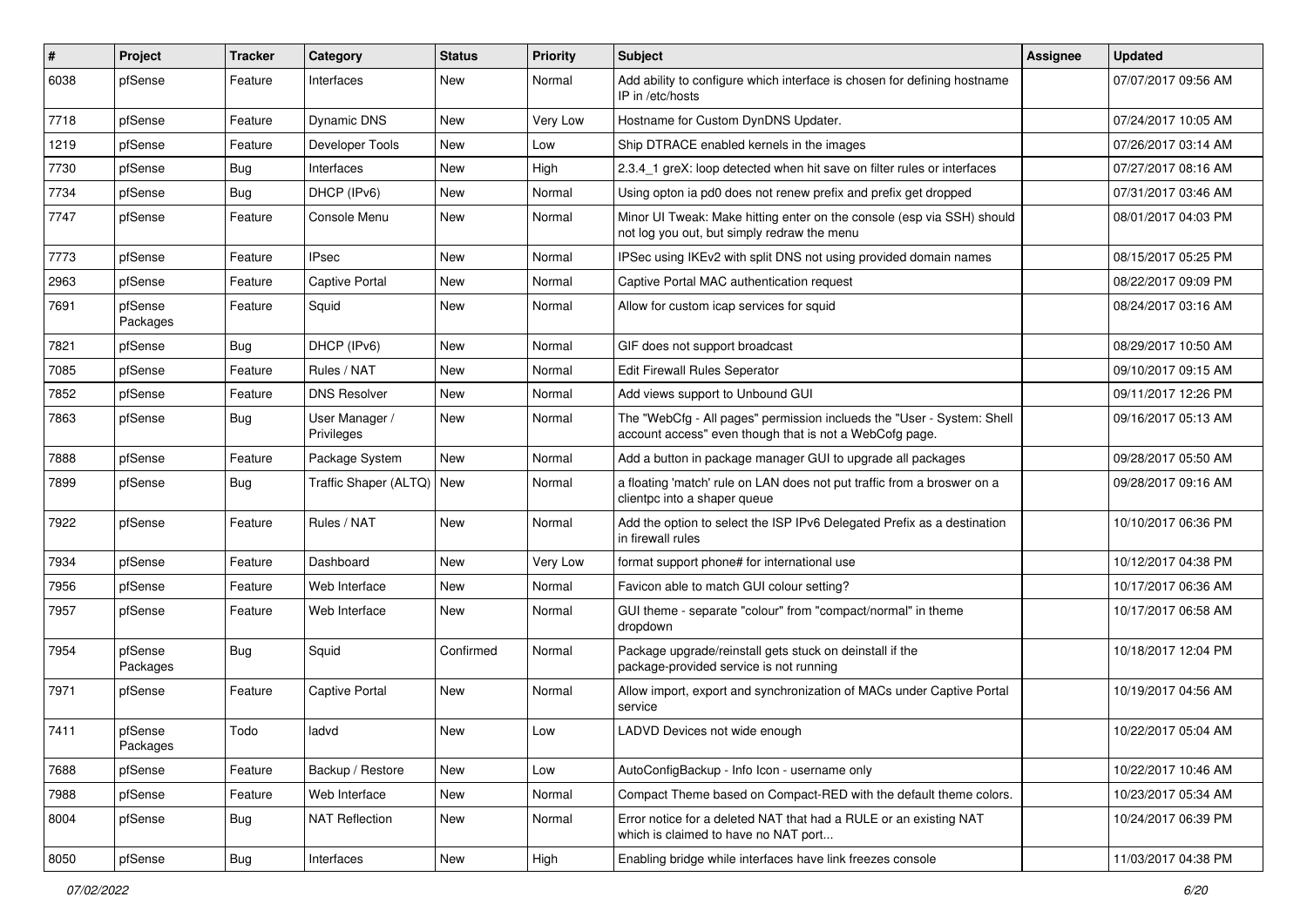| #    | Project             | <b>Tracker</b> | Category                                 | <b>Status</b> | <b>Priority</b> | <b>Subject</b>                                                                                                                                                                | Assignee | <b>Updated</b>      |
|------|---------------------|----------------|------------------------------------------|---------------|-----------------|-------------------------------------------------------------------------------------------------------------------------------------------------------------------------------|----------|---------------------|
| 8066 | pfSense             | Bug            | Routing                                  | New           | Normal          | Static routes not applied when they go out a interface using carp                                                                                                             |          | 11/08/2017 02:04 AM |
| 8073 | pfSense             | <b>Bug</b>     | <b>IPsec</b>                             | New           | Normal          | Traffic inexplicably not going through IPSEC despite (in theory)<br>matching SPs                                                                                              |          | 11/09/2017 02:51 AM |
| 8078 | pfSense             | Feature        | PPP Interfaces                           | New           | Normal          | <b>PPPoE Reconnect Wait Time</b>                                                                                                                                              |          | 11/09/2017 05:13 PM |
| 8089 | pfSense             | <b>Bug</b>     | Interfaces                               | <b>New</b>    | High            | VLAN page breaks after config restore to new hardware.                                                                                                                        |          | 11/21/2017 01:38 PM |
| 8121 | pfSense<br>Packages | Feature        | haproxy                                  | New           | Normal          | haproxy, allow to generate backends even they don't seem to be used                                                                                                           |          | 11/23/2017 04:04 AM |
| 3185 | pfSense             | Feature        | DHCP (IPv6)                              | New           | Normal          | Accommodate a DHCPv6 failover-like mechanism                                                                                                                                  |          | 11/24/2017 10:44 AM |
| 8130 | pfSense             | Bug            | <b>Traffic Graphs</b>                    | New           | Normal          | Status - Monitoring - Area chart displays traffic data differently than Line<br>or Bar charts                                                                                 |          | 11/26/2017 01:40 PM |
| 8148 | pfSense<br>Packages | Feature        | OpenVPN Client<br>Export                 | New           | Very Low        | OpenVPN - Output Windows Client .MSI Installer for GPO deployment                                                                                                             |          | 11/30/2017 01:24 PM |
| 8157 | pfSense             | <b>Bug</b>     | Dashboard                                | New           | Very Low        | Traffic Graph clutter from time to time                                                                                                                                       |          | 12/03/2017 06:40 AM |
| 8158 | pfSense             | Bug            | Interfaces                               | New           | High            | IPv6 Track Interface issue with more than one WAN-Gateway and a<br>number of internal interfaces at least track interface from one interface<br>does not work on regular base |          | 12/03/2017 09:00 AM |
| 8161 | pfSense<br>Packages | Feature        | FreeRADIUS                               | New           | Very Low        | Add virtual server support to FreeRadius                                                                                                                                      |          | 12/05/2017 01:57 PM |
| 8176 | pfSense             | Bug            | Package System                           | New           | Normal          | ./schema/packages.dtd -- referenced in *xml, but missing?                                                                                                                     |          | 12/09/2017 06:52 PM |
| 8178 | pfSense             | Feature        | Package System                           | New           | Normal          | Allow setting attributes for form elements in package XML                                                                                                                     |          | 12/09/2017 07:48 PM |
| 8199 | pfSense<br>Packages | Feature        | <b>BIND</b>                              | New           | Normal          | Support reordering and/or sort alphabetically across BIND package                                                                                                             |          | 12/12/2017 02:05 AM |
| 8168 | pfSense             | Feature        | <b>IPsec</b>                             | New           | Normal          | strongswan dhcp option                                                                                                                                                        |          | 12/19/2017 04:14 AM |
| 8213 | pfSense<br>Packages | Bug            | haproxy                                  | New           | Normal          | acl src file not populated from alias                                                                                                                                         |          | 12/21/2017 02:02 PM |
| 7281 | pfSense             | Feature        | OpenVPN                                  | New           | Normal          | OpenVPN: Add support for IPv6 dynamic prefix selection                                                                                                                        |          | 12/21/2017 08:56 PM |
| 8236 | pfSense             | Feature        | <b>DNS Resolver</b>                      | New           | Normal          | Ability to configure "forward-first" and "forward-host" options for more<br>robust domain overrides in DNS Resolver                                                           |          | 12/26/2017 01:26 AM |
| 4899 | pfSense             | Feature        | DHCP (IPv4)                              | <b>New</b>    | Normal          | Additional BOOTP/DHCP Options should allow a force option                                                                                                                     |          | 01/02/2018 02:24 PM |
| 8270 | pfSense             | Todo           | Web Interface                            | New           | Very Low        | Fix grammatically erroneous repetition                                                                                                                                        |          | 01/11/2018 08:19 AM |
| 7462 | pfSense<br>Packages | Bug            | haproxy                                  | New           | Normal          | HAproxy not rebinding properly after WAN DHCP IP change                                                                                                                       |          | 01/11/2018 09:15 AM |
| 8262 | pfSense             | Feature        | IPv6 Router<br>Advertisements<br>(RADVD) | New           | Normal          | Make each prefix flags configurable separately.                                                                                                                               |          | 01/16/2018 12:35 PM |
| 8180 | pfSense<br>Packages | <b>Bug</b>     | syslog-ng                                | New           | Normal          | syslog-ng default log file                                                                                                                                                    |          | 01/16/2018 12:53 PM |
| 8285 | pfSense             | <b>Bug</b>     | Web Interface                            | New           | Normal          | Actions on stale data may result in catastrophic results                                                                                                                      |          | 01/16/2018 08:08 PM |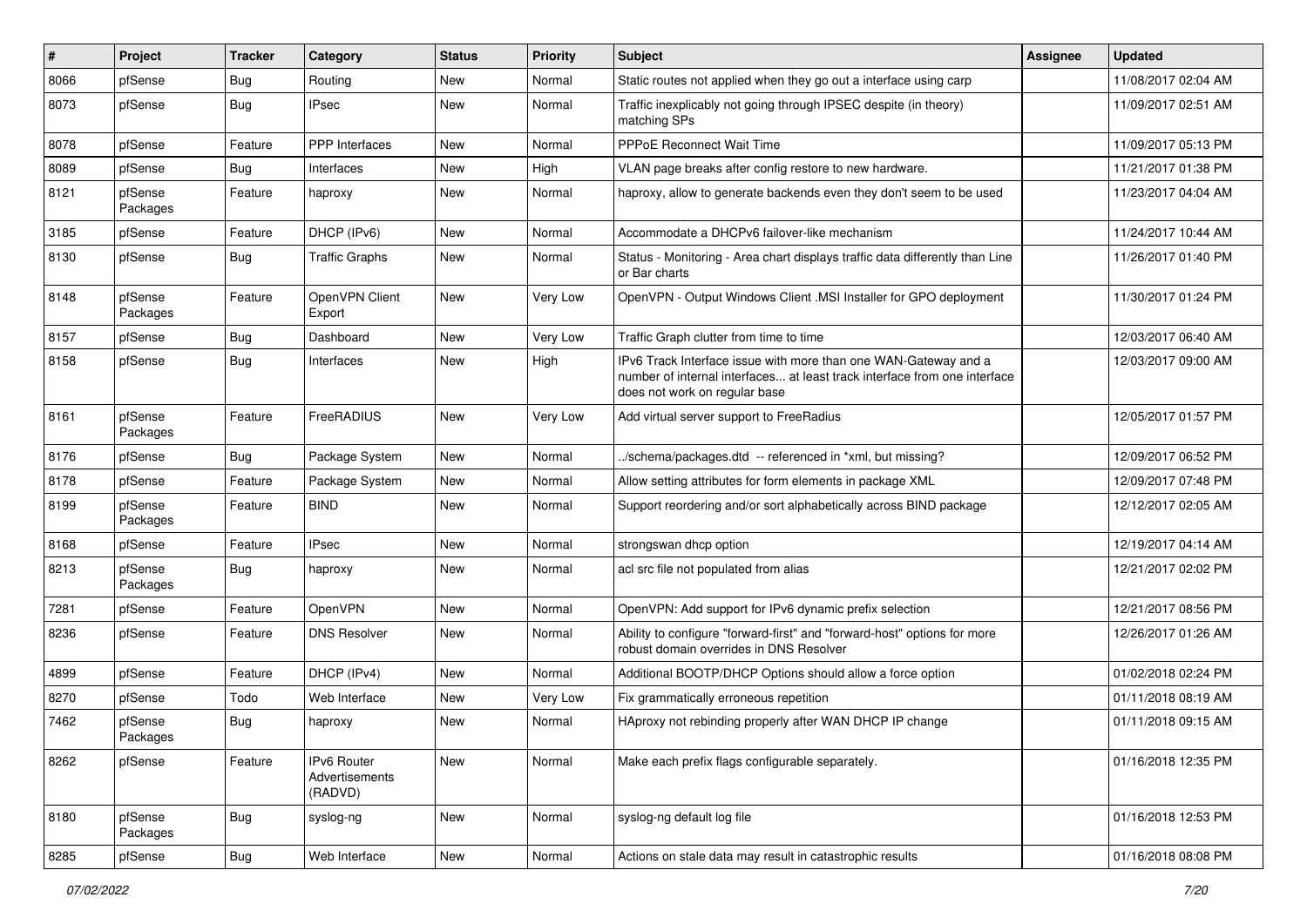| $\pmb{\#}$ | Project             | <b>Tracker</b> | Category              | <b>Status</b> | <b>Priority</b> | <b>Subject</b>                                                                                                          | Assignee | <b>Updated</b>      |
|------------|---------------------|----------------|-----------------------|---------------|-----------------|-------------------------------------------------------------------------------------------------------------------------|----------|---------------------|
| 8229       | pfSense<br>Packages | <b>Bug</b>     | syslog-ng             | <b>New</b>    | Normal          | syslog-ng stops parsing logs after logrotate run                                                                        |          | 01/26/2018 12:00 PM |
| 8295       | pfSense<br>Packages | <b>Bug</b>     | syslog-ng             | <b>New</b>    | Normal          | syslog-ng logrotates tls files                                                                                          |          | 02/14/2018 06:12 AM |
| 8224       | pfSense<br>Packages | Feature        | FreeRADIUS            | New           | Normal          | Add "OU" field to FreeRADIUS page                                                                                       |          | 02/21/2018 12:53 AM |
| 8346       | pfSense             | Feature        | <b>IPsec</b>          | New           | Normal          | Let pFSense act as an IPSec XAuth VPN Client                                                                            |          | 02/23/2018 07:39 AM |
| 7495       | pfSense             | Feature        | <b>DNS Resolver</b>   | <b>New</b>    | Low             | Ability to set TTL for local for Unbound host overrides and dhcp leases                                                 |          | 03/06/2018 09:46 AM |
| 3882       | pfSense             | Feature        | Web Interface         | New           | Normal          | Add OUI database to the base system, remove dependency on nmap                                                          |          | 03/08/2018 06:44 PM |
| 8401       | pfSense             | <b>Bug</b>     | Installer             | <b>New</b>    | Normal          | Issues related to keys representing alphabetic characters specific to<br>Scandinavian languages and to some other keys. |          | 03/30/2018 11:06 AM |
| 8406       | pfSense             | <b>Bug</b>     | Dynamic DNS           | <b>New</b>    | Normal          | DDNS IPV6 Cloudflare Client does not detect PPOE address                                                                |          | 03/31/2018 11:56 AM |
| 8122       | pfSense             | Bug            | OpenVPN               | <b>New</b>    | Normal          | openypn client is unable to use OTP (temporary) passwords                                                               |          | 04/16/2018 09:28 AM |
| 8474       | pfSense             | Feature        | High Availability     | New           | Low             | Easier Conversion to HA Pair from Existing Non-HA Firewall                                                              |          | 04/19/2018 11:52 PM |
| 701        | pfSense             | Feature        | Rules / NAT           | <b>New</b>    | Normal          | Interface groups with NAT                                                                                               |          | 05/11/2018 10:12 PM |
| 8532       | pfSense             | Feature        | <b>OpenVPN</b>        | New           | Low             | Ability to add metric to pushed routes                                                                                  |          | 05/22/2018 07:45 AM |
| 8438       | pfSense<br>Packages | <b>Bug</b>     | haproxy               | <b>New</b>    | High            | haproxy: can't use ACL for cert with http-response actions                                                              |          | 05/24/2018 01:12 PM |
| 8560       | pfSense<br>Packages | <b>Bug</b>     | <b>ACME</b>           | <b>New</b>    | Normal          | ACME: can't update DNS records in DNSMadeEasy registar for several<br>domains with different API keys/ids               |          | 06/08/2018 01:28 PM |
| 8566       | pfSense             | Bug            | CARP                  | <b>New</b>    | Normal          | Wrong IPv6 source in NS request in case using of IPv6 alias                                                             |          | 06/12/2018 01:26 PM |
| 8567       | pfSense             | Bug            | CARP                  | New           | Normal          | Using IPv6 VIP alias for services may affect CARP IPv6 VIP work                                                         |          | 06/12/2018 01:26 PM |
| 6988       | pfSense<br>Packages | Bug            | Snort                 | New           | High            | SNORT Package PHP memory error                                                                                          |          | 06/28/2018 10:00 PM |
| 1940       | pfSense             | Todo           | Logging               | New           | Normal          | Integrate rSyslogd                                                                                                      |          | 07/06/2018 02:11 PM |
| 8599       | pfSense             | Feature        | Rules / NAT           | <b>New</b>    | Very Low        | <b>IPv6</b> flow labels                                                                                                 |          | 07/16/2018 07:36 AM |
| 8641       | pfSense             | Feature        | Web Interface         | <b>New</b>    | Normal          | Need way to disable HSTS and/or replace webConfigurator certificate<br>from CLI                                         |          | 07/16/2018 10:21 AM |
| 8385       | pfSense             | Feature        | Rules / NAT           | New           | Normal          | Utilize IP addresses from successfully authenticated OpenVPN<br>endpoints to Update Firewall Rules                      |          | 07/19/2018 03:07 PM |
| 8419       | pfSense             | Bug            | Web Interface         | New           | Normal          | webgui, when menubar is fixed to the top of the screen, the last items of<br>long menus cannot be seen/used.            |          | 07/19/2018 03:10 PM |
| 1924       | pfSense             | Feature        | <b>Captive Portal</b> | New           | Normal          | Ability of CP's allowed IP addresses to use aliases                                                                     |          | 07/26/2018 04:28 AM |
| 8705       | pfSense<br>Packages | <b>Bug</b>     | syslog-ng             | New           | Normal          | Syslog-NG error in latest snapshot                                                                                      |          | 07/27/2018 10:17 AM |
| 8711       | pfSense             | <b>Bug</b>     | <b>IGMP Proxy</b>     | New           | Normal          | igmpproxy with PPPoE Interfaces                                                                                         |          | 07/28/2018 09:21 AM |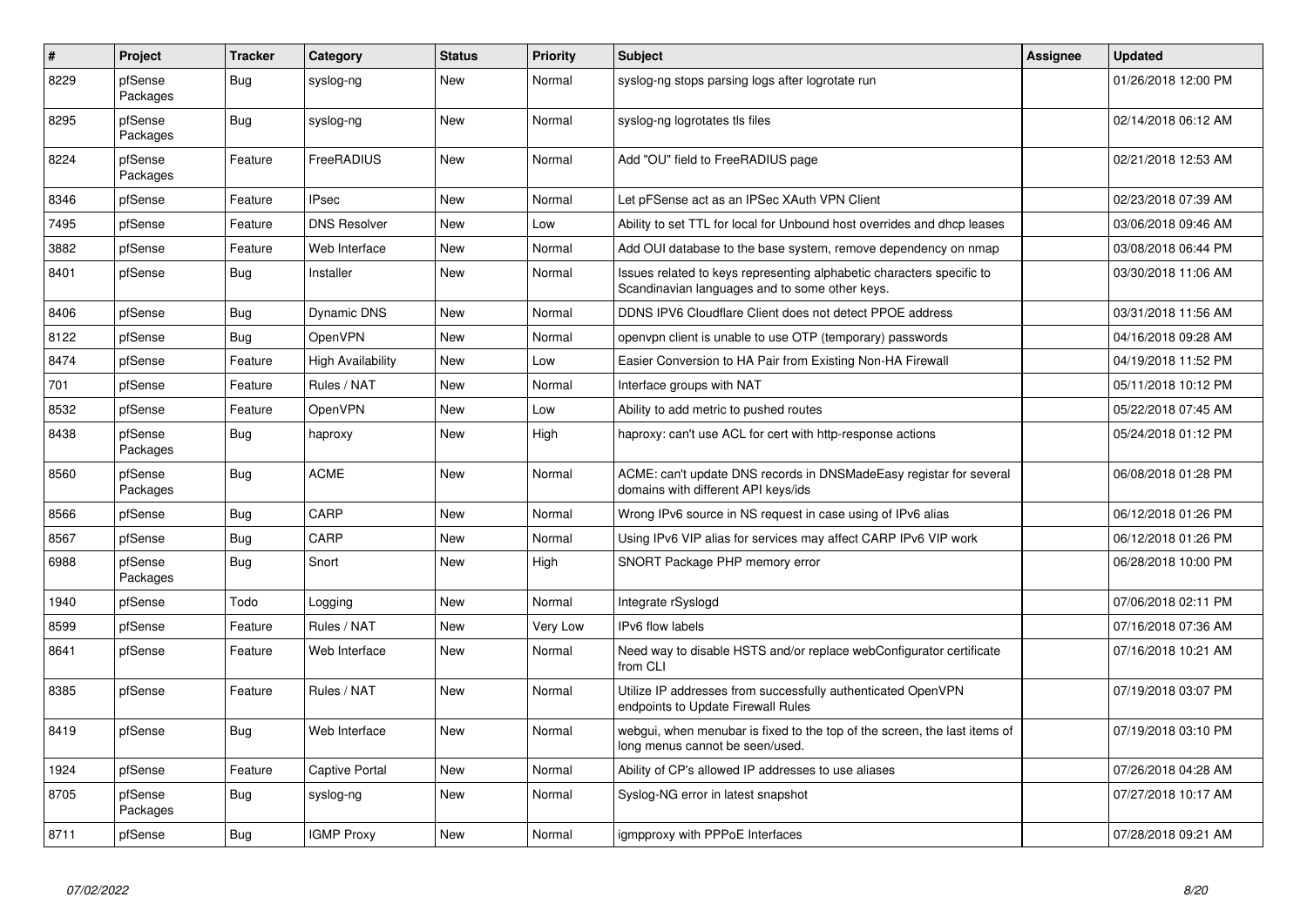| #    | Project             | <b>Tracker</b> | Category                            | <b>Status</b> | <b>Priority</b> | Subject                                                                                                                                 | <b>Assignee</b> | <b>Updated</b>      |
|------|---------------------|----------------|-------------------------------------|---------------|-----------------|-----------------------------------------------------------------------------------------------------------------------------------------|-----------------|---------------------|
| 8752 | pfSense<br>Packages | Bug            | squidguard                          | New           | Normal          | For SquidGuard in "Common ACL" menu "Target Rules List" "access"<br>option always stays with default value '---' for my Target category |                 | 08/06/2018 05:53 AM |
| 7553 | pfSense             | Bug            | Captive Portal                      | Confirmed     | Very Low        | Captive portal on a parent interface blocks traffic on VLAN interfaces too                                                              |                 | 08/19/2018 03:15 PM |
| 8836 | pfSense<br>Packages | Feature        | FreeRADIUS                          | <b>New</b>    | Normal          | Define Idap group vlan assignment in users file                                                                                         |                 | 08/26/2018 07:53 AM |
| 8879 | pfSense             | Feature        | DHCP (IPv4)                         | <b>New</b>    | Very Low        | DHCP options ADD force options                                                                                                          |                 | 09/07/2018 09:14 AM |
| 8902 | pfSense<br>Packages | <b>Bug</b>     | haproxy                             | New           | Normal          | HAproxy package not use custom DNS for lookup on apply new config                                                                       |                 | 09/16/2018 08:16 AM |
| 9025 | pfSense<br>Packages | Bug            | squidguard                          | <b>New</b>    | Normal          | SquidGard + Target categories                                                                                                           |                 | 10/08/2018 01:00 AM |
| 1136 | pfSense             | Feature        | Rules / NAT                         | <b>New</b>    | Normal          | Add logic to automatically avoid route-to for static route networks                                                                     |                 | 10/09/2018 05:11 AM |
| 8769 | pfSense<br>Packages | Feature        | FreeRADIUS                          | <b>New</b>    | Normal          | Allow FreeRADIUS users to change their own Passwords and Pins                                                                           |                 | 10/11/2018 11:34 AM |
| 9037 | pfSense             | Bug            | <b>DNS Resolver</b>                 | <b>New</b>    | Normal          | Unbound not logging to syslog after reboot                                                                                              |                 | 10/12/2018 05:09 AM |
| 8869 | pfSense<br>Packages | Feature        | haproxy                             | New           | Normal          | HAproxy should use RFC 7919 DH parameter files                                                                                          |                 | 10/17/2018 10:46 AM |
| 9063 | pfSense             | Feature        | <b>Dynamic DNS</b>                  | <b>New</b>    | Normal          | Allow dynamic DNS client entry to specify which Check IP service to use                                                                 |                 | 10/24/2018 11:53 AM |
| 9077 | pfSense<br>Packages | Feature        | haproxy                             | <b>New</b>    | Normal          | haproxy UI: Add seperator lines                                                                                                         |                 | 10/29/2018 06:06 AM |
| 9094 | pfSense             | Bug            | Hardware / Drivers                  | Assigned      | Normal          | MBT console settings are not forced to video console                                                                                    |                 | 11/07/2018 10:23 AM |
| 9143 | pfSense<br>Packages | Bug            | ntop                                | <b>New</b>    | Normal          | ntopng not displaying values in historical correctly                                                                                    |                 | 11/22/2018 07:24 AM |
| 9149 | pfSense             | <b>Bug</b>     | Package System                      | <b>New</b>    | Low             | Continued issues with /tmp and /var in RAM on 2.4                                                                                       |                 | 11/24/2018 11:56 AM |
| 8963 | pfSense             | <b>Bug</b>     | <b>Traffic Shaper</b><br>(Limiters) | New           | Normal          | 2.4.4 Limiters don't work after CARP fail-over                                                                                          |                 | 12/10/2018 06:40 AM |
| 9079 | pfSense<br>Packages | <b>Bug</b>     | ntop                                | <b>New</b>    | Normal          | High CPU usage of ntopng even during IDLE and no network traffic                                                                        |                 | 12/16/2018 02:40 PM |
| 9241 | pfSense             | Bug            | Interfaces                          | <b>New</b>    | Normal          | Ethernet link cycles up/down if "auto-negotiate" is explicitly selected in<br>interface configuration                                   |                 | 12/31/2018 08:36 PM |
| 9247 | pfSense<br>Packages | <b>Bug</b>     | haproxy                             | <b>New</b>    | Low             | HAProxy multiple server selection on stats pages doesn't work                                                                           |                 | 01/02/2019 04:44 PM |
| 9261 | pfSense<br>Packages | <b>Bug</b>     | haproxy                             | New           | Normal          | haproxy GUI failure                                                                                                                     |                 | 01/08/2019 12:41 PM |
| 7244 | pfSense             | Feature        | Developer Tools                     | New           | Normal          | Publish pfsense as a Vagrant Basebox                                                                                                    |                 | 01/29/2019 04:09 AM |
| 8232 | pfSense<br>Packages | Feature        | haproxy                             | New           | Normal          | different ssl options based on the sni name                                                                                             |                 | 01/30/2019 10:36 AM |
| 9299 | pfSense<br>Packages | Feature        | <b>ACME</b>                         | New           | Normal          | ACME package : Automate add/remove firewall rule for port forwarding                                                                    |                 | 01/30/2019 10:09 PM |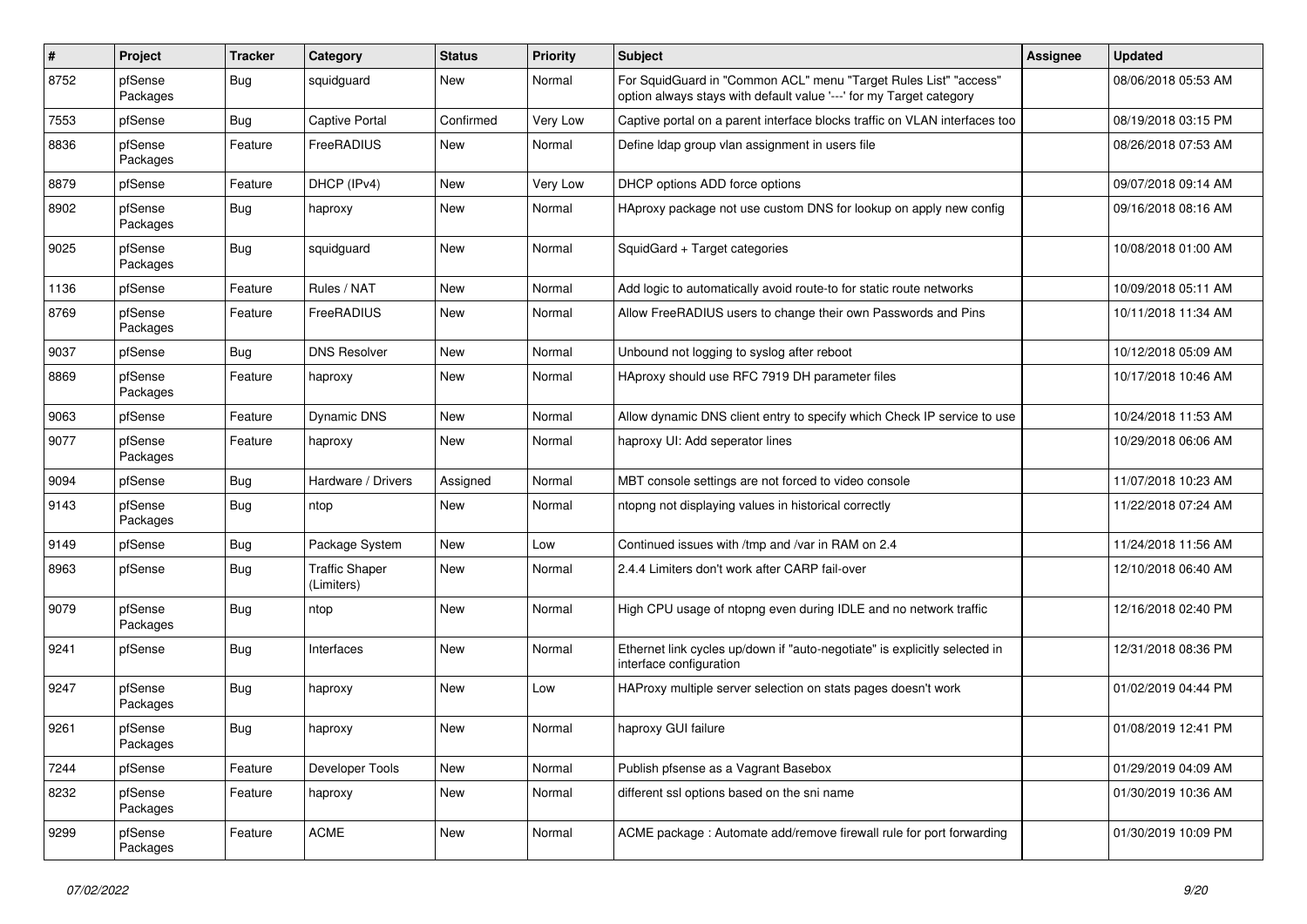| #    | Project             | <b>Tracker</b> | Category                     | <b>Status</b> | <b>Priority</b> | <b>Subject</b>                                                                                          | <b>Assignee</b> | <b>Updated</b>      |
|------|---------------------|----------------|------------------------------|---------------|-----------------|---------------------------------------------------------------------------------------------------------|-----------------|---------------------|
| 9337 | pfSense<br>Packages | Bug            | Telegraf                     | New           | Normal          | Telegraf ping input fails                                                                               |                 | 02/18/2019 10:40 AM |
| 9336 | pfSense             | Feature        | <b>Notifications</b>         | New           | Very Low        | Make Dynamic DNS update notification e-mail optional                                                    |                 | 02/18/2019 11:49 AM |
| 9138 | pfSense<br>Packages | Bug            | Telegraf                     | New           | Normal          | telegraf: add section for custom config lines                                                           |                 | 02/18/2019 03:36 PM |
| 9046 | pfSense<br>Packages | Feature        | Telegraf                     | New           | High            | telegraf feature request                                                                                |                 | 02/18/2019 03:38 PM |
| 8589 | pfSense<br>Packages | Bug            | FreeRADIUS                   | <b>New</b>    | Normal          | FreeRadius 0.15.5_2 ignoring tunnelled-reply=no                                                         |                 | 02/18/2019 03:40 PM |
| 8513 | pfSense<br>Packages | <b>Bug</b>     | FreeRADIUS                   | New           | High            | Freeradius 3.x Idap problem                                                                             |                 | 02/18/2019 05:22 PM |
| 8230 | pfSense<br>Packages | Feature        | Telegraf                     | New           | Normal          | telegraf automatic input plugins configuration for enabled pfsense<br>package                           |                 | 02/18/2019 05:23 PM |
| 8197 | pfSense<br>Packages | Bug            | <b>BIND</b>                  | New           | Normal          | BIND UI fails to properly update zone with inline DNSSEC signing<br>enabled                             |                 | 02/18/2019 05:23 PM |
| 7535 | pfSense<br>Packages | Feature        | Snort                        | <b>New</b>    | Normal          | Snort messages filling System / General. Should have its own log.                                       |                 | 02/18/2019 05:29 PM |
| 6861 | pfSense<br>Packages | <b>Bug</b>     | haproxy                      | New           | Normal          | Ha-Proxy duplicated backend used in place of original backend                                           |                 | 02/18/2019 05:30 PM |
| 6784 | pfSense<br>Packages | <b>Bug</b>     | haproxy                      | <b>New</b>    | Normal          | HAProxy version .48 will not use URL Table Alias for front end listener                                 |                 | 02/18/2019 05:32 PM |
| 5646 | pfSense<br>Packages | Feature        | Squid                        | <b>New</b>    | Normal          | Squid3 package Authentication Method: Kerberos/AD                                                       |                 | 02/18/2019 05:34 PM |
| 9338 | pfSense             | <b>Bug</b>     | <b>IGMP Proxy</b>            | New           | Normal          | igmpproxy ignoring downstream vlan interface                                                            |                 | 02/22/2019 03:48 AM |
| 9348 | pfSense<br>Packages | Bug            | <b>ACME</b>                  | New           | Normal          | Results of Acme certificate issuance/renewal are not properly formatted                                 |                 | 02/22/2019 12:08 PM |
| 9289 | pfSense<br>Packages | Feature        | Snort                        | <b>New</b>    | Normal          | Snort enable react                                                                                      |                 | 03/16/2019 09:04 PM |
| 3652 | pfSense             | Feature        | OpenVPN                      | <b>New</b>    | Normal          | OpenVPN - Dynamic IPv6 Tunnel Network                                                                   |                 | 03/20/2019 09:50 AM |
| 9436 | pfSense             | Feature        | <b>DNS Resolver</b>          | New           | Normal          | Unbound: enable dnstap support                                                                          |                 | 03/27/2019 07:54 PM |
| 9464 | pfSense             | Feature        | Interfaces                   | New           | Normal          | Marvell 6000 -- netgate hardware (e.g.: XG-7100, XG-3100) internal<br>switch LACP support               |                 | 04/08/2019 07:58 AM |
| 9485 | pfSense             | Bug            | User Manager /<br>Privileges | New           | Normal          | password match error on system_usermanager causes Group<br>membership to be reset.                      |                 | 04/26/2019 08:52 AM |
| 9504 | pfSense             | <b>Bug</b>     | Dynamic DNS                  | New           | Normal          | Multiple Dynamic DNS update notifications for the same interface, not<br>differentiated by the hostname |                 | 05/07/2019 07:46 AM |
| 9568 | pfSense<br>Packages | Bug            | Squid                        | <b>New</b>    | Normal          | UFSSwapDir::openLog: Failed to open swap log.                                                           |                 | 05/29/2019 09:18 PM |
| 9574 | pfSense             | Feature        | Package System               | New           | Normal          | Show changelog at package upgrade                                                                       |                 | 06/02/2019 04:35 AM |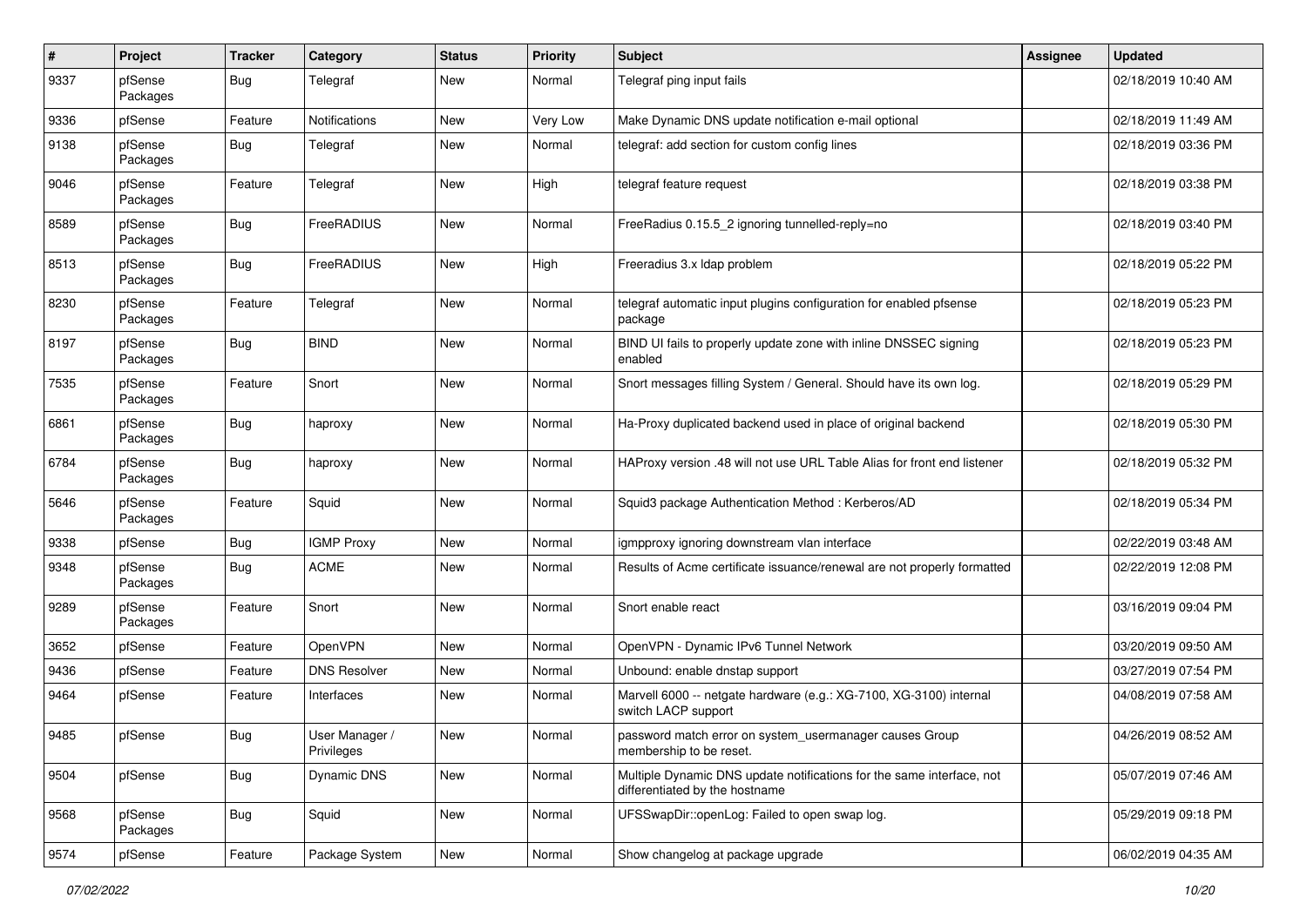| $\pmb{\#}$ | Project             | <b>Tracker</b> | Category                                 | <b>Status</b> | <b>Priority</b> | <b>Subject</b>                                                                                                                  | <b>Assignee</b> | <b>Updated</b>      |
|------------|---------------------|----------------|------------------------------------------|---------------|-----------------|---------------------------------------------------------------------------------------------------------------------------------|-----------------|---------------------|
| 9599       | pfSense<br>Packages | Feature        | haproxy                                  | <b>New</b>    | Normal          | Support for "peers" in HAproxy                                                                                                  |                 | 06/25/2019 01:47 AM |
| 8982       | pfSense<br>Packages | Feature        | haproxy                                  | New           | Normal          | HAproxy ACL support for map in configuration UI                                                                                 |                 | 06/25/2019 01:49 AM |
| 9621       | pfSense             | Feature        | User Manager /<br>Privileges             | New           | Normal          | More convenient deletion of single user privileges                                                                              |                 | 07/09/2019 03:09 AM |
| 9648       | pfSense<br>Packages | Feature        | haproxy                                  | New           | Very Low        | Multiple node Sync HAProxy configuration to backup CARP members<br>via XMLRPC.                                                  |                 | 07/25/2019 10:04 AM |
| 9650       | pfSense             | <b>Bug</b>     | Gateways                                 | <b>New</b>    | Normal          | IPv6 connection drops (ir-)regular on Kabelvodafone (German cable<br>ISP)                                                       |                 | 07/27/2019 07:14 AM |
| 9664       | pfSense             | <b>Bug</b>     | Dynamic DNS                              | <b>New</b>    | Normal          | DynDNS and Dual-wan problem with CloudFlare (works with No-Ip)                                                                  |                 | 08/03/2019 10:00 AM |
| 7449       | pfSense<br>Packages | Feature        | OpenVPN Client<br>Export                 | <b>New</b>    | Normal          | feature request for openypn-client-export package, add the support for<br>openvpn up and down script, for mapping network drive |                 | 08/06/2019 05:06 PM |
| 9085       | pfSense<br>Packages | Feature        | OpenVPN Client<br>Export                 | <b>New</b>    | Low             | OpenVPN connect/disconnect scripts                                                                                              |                 | 08/13/2019 09:15 AM |
| 9677       | pfSense             | <b>Bug</b>     | Dashboard                                | New           | Normal          | Dashboard hangs when widget needs data from a remote host which is<br>down                                                      |                 | 08/13/2019 09:15 AM |
| 7857       | pfSense             | <b>Bug</b>     | Dashboard                                | New           | Very Low        | Interfaces Widget U/I fails to wrap IPV6 addresses when the string is too<br>wide for the widget                                |                 | 08/13/2019 09:15 AM |
| 9229       | pfSense<br>Packages | <b>Bug</b>     | Tinc                                     | New           | Normal          | Tinc package: no way of specifying multiple critical configuration<br>parameters from web interface                             |                 | 08/13/2019 09:25 AM |
| 8909       | pfSense<br>Packages | <b>Bug</b>     | Tinc                                     | <b>New</b>    | Normal          | tinc package makes /rc.newwanip looping forever                                                                                 |                 | 08/13/2019 09:25 AM |
| 8146       | pfSense<br>Packages | Feature        | <b>BIND</b>                              | New           | Normal          | Zone Domain Records more powerfull for BIND Zones                                                                               |                 | 08/13/2019 09:39 AM |
| 8099       | pfSense<br>Packages | Feature        | Telegraf                                 | New           | Normal          | Add more configuration flexibility to Telegraf                                                                                  |                 | 08/13/2019 09:39 AM |
| 7799       | pfSense             | Feature        | Rules / NAT                              | New           | Normal          | Make an ajax call to toggle logging by clicking on the logging icon next<br>to a rule                                           |                 | 08/13/2019 09:40 AM |
| 7737       | pfSense             | <b>Bug</b>     | IPv6 Router<br>Advertisements<br>(RADVD) | <b>New</b>    | Normal          | radvd error message                                                                                                             |                 | 08/13/2019 09:41 AM |
| 7602       | pfSense             | Feature        | <b>Operating System</b>                  | <b>New</b>    | Normal          | Auto-Create bootable USB for recovery                                                                                           |                 | 08/13/2019 09:50 AM |
| 4928       | pfSense<br>Packages | Feature        | squidguard                               | New           | Normal          | Surftool - New Package to turn squidguard groups(/acls) on or off                                                               |                 | 08/13/2019 09:57 AM |
| 6789       | pfSense<br>Packages | Feature        | Squid                                    | <b>New</b>    | Normal          | disgest Idap auth                                                                                                               |                 | 08/13/2019 09:57 AM |
| 8517       | pfSense<br>Packages | Feature        | New Package<br>Request                   | New           | Normal          | OpenConnect client                                                                                                              |                 | 08/13/2019 10:01 AM |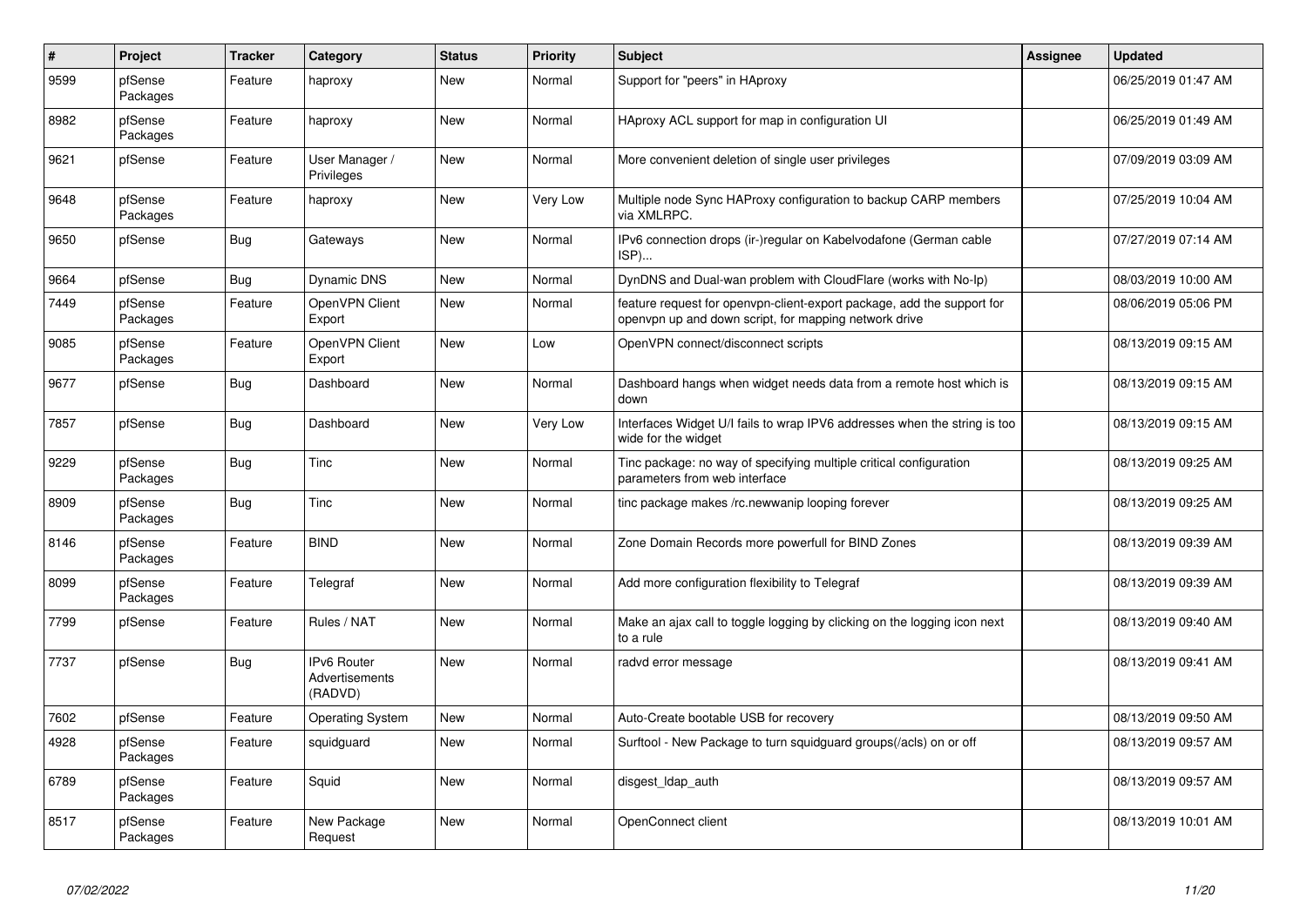| $\sharp$ | Project             | <b>Tracker</b> | Category                                 | <b>Status</b> | <b>Priority</b> | Subject                                                                                          | Assignee | <b>Updated</b>      |
|----------|---------------------|----------------|------------------------------------------|---------------|-----------------|--------------------------------------------------------------------------------------------------|----------|---------------------|
| 3424     | pfSense<br>Packages | Feature        | New Package<br>Request                   | New           | Normal          | SCEP server                                                                                      |          | 08/13/2019 10:02 AM |
| 8251     | pfSense<br>Packages | Bug            | FreeRADIUS                               | Feedback      | Normal          | Captiveportal + FreeRadius "Last activity" resets to Session start                               |          | 08/13/2019 11:10 AM |
| 3889     | pfSense             | <b>Bug</b>     | <b>XML Parser</b>                        | Confirmed     | Low             | Non relevant changes in config.xml                                                               |          | 08/13/2019 12:23 PM |
| 385      | pfSense             | Feature        | Captive Portal                           | <b>New</b>    | Normal          | Reverse captive portal                                                                           |          | 08/13/2019 12:23 PM |
| 2771     | pfSense             | Feature        | Rules / NAT                              | <b>New</b>    | Normal          | Add packet tracing simulator                                                                     |          | 08/13/2019 12:24 PM |
| 2024     | pfSense             | Feature        | Package System                           | New           | Normal          | RRD Graphs for packages                                                                          |          | 08/13/2019 12:24 PM |
| 1890     | pfSense             | <b>Bug</b>     | Translations                             | <b>New</b>    | Normal          | No gettext support in console scripts                                                            |          | 08/13/2019 12:24 PM |
| 6029     | pfSense             | Bug            | <b>XML Parser</b>                        | <b>New</b>    | Normal          | Unhelpful error messages in xmlparse*.inc and generally                                          |          | 08/13/2019 12:52 PM |
| 5902     | pfSense             | Todo           | Configuration<br>Backend                 | New           | Normal          | Use a common place for default values                                                            |          | 08/13/2019 12:53 PM |
| 4707     | pfSense             | Feature        | Rules / NAT                              | <b>New</b>    | Normal          | Can't override block port 0 rules in filter.inc                                                  |          | 08/13/2019 12:53 PM |
| 5080     | pfSense             | Feature        | DHCP (IPv4)                              | New           | Normal          | Settings tab under Services>DHCP Server                                                          |          | 08/13/2019 12:53 PM |
| 4472     | pfSense             | Feature        | Build / Release                          | New           | Normal          | Cryptographically sign every (sub-)release                                                       |          | 08/13/2019 12:53 PM |
| 6539     | pfSense             | Feature        | Rules / NAT                              | New           | Normal          | ICMPv6 filtering requires multiple rules - no range support                                      |          | 08/13/2019 01:23 PM |
| 6501     | pfSense             | Todo           | Web Interface                            | <b>New</b>    | Normal          | Tightening up subnet expansion                                                                   |          | 08/13/2019 01:23 PM |
| 6470     | pfSense<br>Packages | Feature        | New Package<br>Request                   | <b>New</b>    | Normal          | CloudFlare Integration Module                                                                    |          | 08/13/2019 01:23 PM |
| 6469     | pfSense             | Feature        | Console Menu                             | New           | Normal          | Improve help + self documentation in console PHP shell                                           |          | 08/13/2019 01:23 PM |
| 6430     | pfSense             | Bug            | <b>DNS Resolver</b>                      | Confirmed     | Low             | pfsense should sanity-check hostnames when copying from<br>dhcpd.leases to /etc/hosts            |          | 08/13/2019 01:23 PM |
| 6412     | pfSense             | Feature        | <b>Operating System</b>                  | New           | Normal          | Add includedir directive for /var/etc/xinet.d to xinetd configuration                            |          | 08/13/2019 01:23 PM |
| 6398     | pfSense             | Bug            | Configuration<br>Backend                 | New           | Normal          | If config cannot be loaded due to corruption or bug, it isn't handled<br>gracefully (just stops) |          | 08/13/2019 01:23 PM |
| 5652     | pfSense             | Bug            | Authentication                           | <b>New</b>    | Normal          | Radius IETF Class Group Assignment - Incorrect Standard                                          |          | 08/13/2019 01:39 PM |
| 6615     | pfSense             | Feature        | DHCP (IPv4)                              | New           | Normal          | new DHCP server option                                                                           |          | 08/13/2019 01:39 PM |
| 6604     | pfSense             | Feature        | <b>NTPD</b>                              | New           | Normal          | Allow NTP server list to be overridden by DHCP/PPP                                               |          | 08/13/2019 01:39 PM |
| 6555     | pfSense<br>Packages | Feature        | New Package<br>Request                   | New           | Normal          | Support IEEE 1588                                                                                |          | 08/13/2019 01:40 PM |
| 6554     | pfSense             | Feature        | <b>NTPD</b>                              | New           | Normal          | Reintroduce NTP mode7 for IEEE 1588 PTPd interop                                                 |          | 08/13/2019 01:40 PM |
| 6332     | pfSense             | Todo           | Web Interface                            | New           | Normal          | Upgrade encryption options to cover current range of recommendations                             |          | 08/13/2019 02:34 PM |
| 6816     | pfSense             | Feature        | IPv6 Router<br>Advertisements<br>(RADVD) | New           | Normal          | Status and/or Diagnostics page for radvd                                                         |          | 08/13/2019 02:35 PM |
| 6796     | pfSense             | Feature        | Interfaces                               | New           | Normal          | Allow hostnames as GRE and GIF endpoints                                                         |          | 08/13/2019 02:35 PM |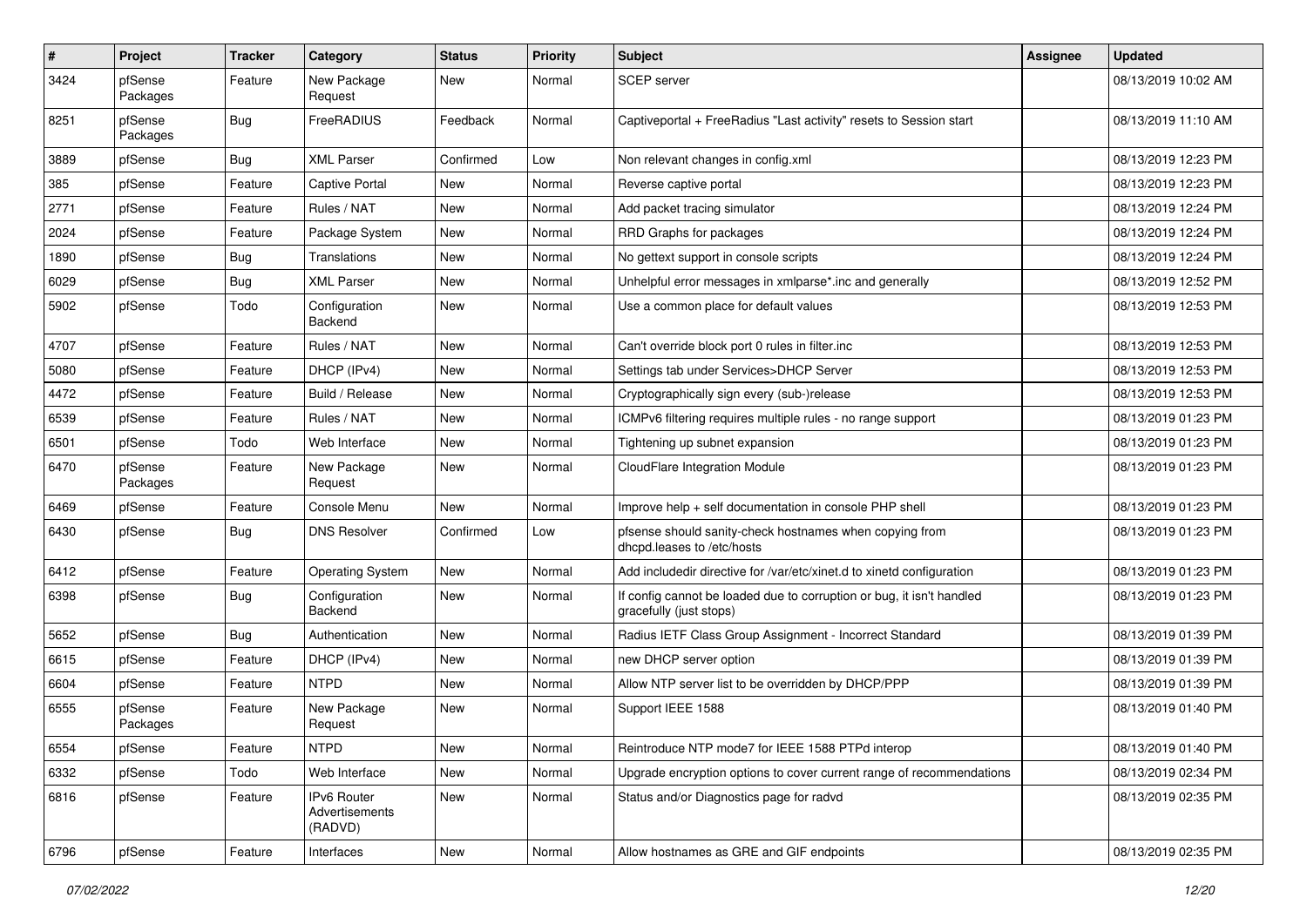| #    | <b>Project</b> | <b>Tracker</b> | Category                                        | <b>Status</b> | Priority | <b>Subject</b>                                                                            | <b>Assignee</b> | <b>Updated</b>      |
|------|----------------|----------------|-------------------------------------------------|---------------|----------|-------------------------------------------------------------------------------------------|-----------------|---------------------|
| 7030 | pfSense        | Feature        | Multi-WAN                                       | <b>New</b>    | Very Low | New Feature Load Balance Per Amount Of GB                                                 |                 | 08/13/2019 02:56 PM |
| 6977 | pfSense        | <b>Bug</b>     | Interfaces                                      | <b>New</b>    | Normal   | VLAN traffic is erroneously counted as underlying iface (untagged) traffic                |                 | 08/13/2019 02:56 PM |
| 5619 | pfSense        | Feature        | <b>Operating System</b>                         | New           | Normal   | Curl with ARES support                                                                    |                 | 08/13/2019 02:56 PM |
| 7385 | pfSense        | Todo           | Web Interface                                   | <b>New</b>    | Normal   | Sanitize PHP includes                                                                     |                 | 08/13/2019 03:22 PM |
| 6541 | pfSense        | <b>Bug</b>     | <b>IPv6 Router</b><br>Advertisements<br>(RADVD) | <b>New</b>    | Normal   | IPv6 RAs always include on-link prefix; clients may not use DHCPv6<br>managed addresses   |                 | 08/13/2019 03:23 PM |
| 7738 | pfSense        | Feature        | <b>IPsec</b>                                    | New           | Normal   | Highlight which IPSec (or other VPN) crypto modes are<br>hardware-accelerated in the UI   |                 | 08/13/2019 03:46 PM |
| 7430 | pfSense        | <b>Bug</b>     | Interfaces                                      | New           | Normal   | pfsense-utils.inc - where is ipaddr configured() should account for<br>loopback interface |                 | 08/13/2019 03:48 PM |
| 7761 | pfSense        | Feature        | Rules / NAT                                     | <b>New</b>    | Normal   | Add a way to match on IPv6 proto=0 (hop-by-hop header extension)                          |                 | 08/13/2019 03:49 PM |
| 7800 | pfSense        | Feature        | Logging                                         | New           | Normal   | Add option for state logging                                                              |                 | 08/13/2019 03:51 PM |
| 7812 | pfSense        | Feature        | Web Interface                                   | New           | Normal   | ZFS handling of autopreplace                                                              |                 | 08/13/2019 03:53 PM |
| 8036 | pfSense        | Feature        | <b>IPsec</b>                                    | New           | Normal   | Want to run multiple Mobile Client IKEv2 server instances                                 |                 | 08/14/2019 09:31 AM |
| 7881 | pfSense        | Feature        | OpenVPN                                         | New           | Normal   | OpenVPN client - add support for multiple server entries                                  |                 | 08/14/2019 09:32 AM |
| 7541 | pfSense        | Feature        | Installer                                       | New           | Normal   | ZFS Install, add hot spare option                                                         |                 | 08/14/2019 09:32 AM |
| 8177 | pfSense        | Bug            | Package System                                  | New           | Normal   | /xsl/package.xsl" is referenced in package XML files but not on the<br>firewall           |                 | 08/14/2019 09:56 AM |
| 7289 | pfSense        | Bug            | Certificates                                    | New           | Low      | Generating 4096bit Certificate                                                            |                 | 08/14/2019 09:56 AM |
| 8372 | pfSense        | Feature        | Logging                                         | New           | Normal   | add gui setting to adjust refresh rate for dynamic firewall logs                          |                 | 08/14/2019 10:31 AM |
| 8526 | pfSense        | Bug            | Interfaces                                      | New           | Normal   | DHCP client ignores server replies when 802.1q tagging is used                            |                 | 08/14/2019 10:52 AM |
| 8458 | pfSense        | Feature        | Dashboard                                       | New           | Low      | Allow reordering of interface widget                                                      |                 | 08/14/2019 10:52 AM |
| 8076 | pfSense        | <b>Bug</b>     | Backup / Restore                                | New           | Normal   | User can easily apply an unusable interface configuration after restore                   |                 | 08/14/2019 10:52 AM |
| 8435 | pfSense        | Bug            | Interfaces                                      | New           | Normal   | DHCPv6 unusable in certain circumstances (US AT&T Fiber, etc.)                            |                 | 08/14/2019 10:52 AM |
| 8929 | pfSense        | Feature        | Web Interface                                   | New           | Normal   | Scroll bar css dark theme                                                                 |                 | 08/14/2019 12:16 PM |
| 8743 | pfSense        | Todo           | Gateways                                        | New           | Low      | Gateway Groups page should list gateways in tier order                                    |                 | 08/14/2019 12:16 PM |
| 9087 | pfSense        | <b>Bug</b>     | <b>Traffic Graphs</b>                           | New           | Normal   | Traffic Graph Widget Legend Not Updating                                                  |                 | 08/14/2019 12:38 PM |
| 9060 | pfSense        | Feature        | Logging                                         | New           | Normal   | add rule name filtering field for firewall log viewer                                     |                 | 08/14/2019 12:38 PM |
| 9035 | pfSense        | Bug            | Rules / NAT                                     | New           | Normal   | Inactive Interfaces are Hidden in Firewall Rules                                          |                 | 08/14/2019 12:39 PM |
| 9222 | pfSense        | Feature        | Authentication                                  | New           | Normal   | Add sshguard log when release an IP                                                       |                 | 08/14/2019 01:00 PM |
| 9167 | pfSense        | <b>Bug</b>     | Rules / NAT                                     | <b>New</b>    | Normal   | Some Important ICMPv6 Traffic Not Allowed by Default Rules                                |                 | 08/14/2019 01:00 PM |
| 9343 | pfSense        | <b>Bug</b>     | DHCP (IPv4)                                     | New           | Normal   | diag arp.php times out with large DHCPD leases table                                      |                 | 08/14/2019 01:19 PM |
| 9288 | pfSense        | Feature        | Authentication                                  | New           | Normal   | SSHGuard add pfSense signature in standard                                                |                 | 08/14/2019 01:19 PM |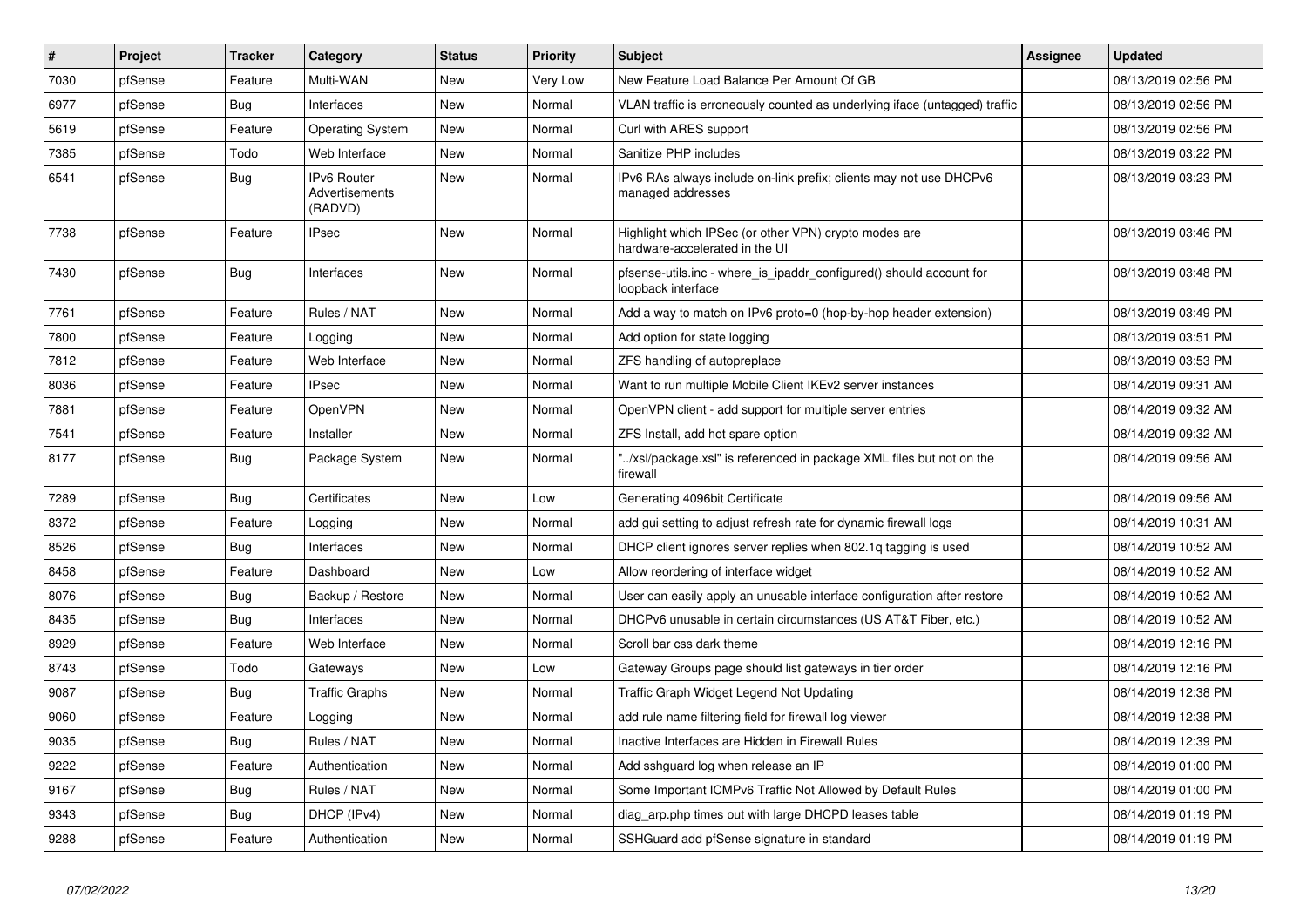| #    | Project             | <b>Tracker</b> | Category                 | <b>Status</b> | <b>Priority</b> | <b>Subject</b>                                                                                                                     | Assignee | <b>Updated</b>      |
|------|---------------------|----------------|--------------------------|---------------|-----------------|------------------------------------------------------------------------------------------------------------------------------------|----------|---------------------|
| 9486 | pfSense<br>Packages | Bug            | softflowd                | New           | Very Low        | ifindex values used for softflowd are incorrect                                                                                    |          | 08/14/2019 02:30 PM |
| 9591 | pfSense             | Feature        | Rules / NAT              | New           | Normal          | Add under firewall rules a search box                                                                                              |          | 08/14/2019 02:39 PM |
| 9585 | pfSense             | Bug            | Interfaces               | New           | Normal          | 6RD: Unable to reach hosts on within same 6rd-domain                                                                               |          | 08/14/2019 02:39 PM |
| 9575 | pfSense             | Feature        | DHCP (IPv6)              | <b>New</b>    | Very Low        | RFC 7078 - Distributing Address Selection Policy Using DHCPv6                                                                      |          | 08/14/2019 02:39 PM |
| 9293 | pfSense             | Feature        | Web Interface            | New           | Low             | Provide WebUI message (banner) prior to login                                                                                      |          | 08/14/2019 02:39 PM |
| 9627 | pfSense             | Feature        | Captive Portal           | New           | Normal          | Captive Portal only shows authenticated users                                                                                      |          | 08/14/2019 02:48 PM |
| 4681 | pfSense             | Feature        | Backup / Restore         | New           | Normal          | AutoConfigBackup make a way to easily download a saved backup                                                                      |          | 08/16/2019 12:46 PM |
| 7757 | pfSense             | Bug            | Backup / Restore         | New           | Normal          | Auto Config Backup fails to upload unless Default Gateway is up                                                                    |          | 08/16/2019 12:47 PM |
| 8500 | pfSense             | <b>Bug</b>     | Dynamic DNS              | <b>New</b>    | Low             | Incorrect categorization of status/info messages from phpDynDNS                                                                    |          | 08/16/2019 12:50 PM |
| 8031 | pfSense<br>Packages | Feature        | FreeRADIUS               | <b>New</b>    | Normal          | FreeRADIUS copy entry function                                                                                                     |          | 08/16/2019 01:01 PM |
| 7686 | pfSense<br>Packages | Feature        | haproxy                  | New           | Normal          | Add option in HAProxy to configure SSL defaults based on the Mozilla<br><b>SSL Configuration Generator</b>                         |          | 08/16/2019 01:09 PM |
| 2774 | pfSense             | Feature        | DHCP (IPv4)              | <b>New</b>    | Normal          | Extend DHCP Pools code to allow using different subnets                                                                            |          | 08/19/2019 10:27 AM |
| 2323 | pfSense             | Feature        | DHCP (IPv4)              | New           | Low             | GUI doesn't allow to configure DHCP server to serve IP addresses<br>belonging to subnets wich are not associated with an interface |          | 08/19/2019 10:27 AM |
| 7964 | pfSense             | <b>Bug</b>     | Multi-WAN                | New           | Normal          | Restart openvpn on gateway switching                                                                                               |          | 08/19/2019 12:35 PM |
| 6845 | pfSense             | Feature        | Interfaces               | New           | Normal          | DHCP / DHCPv6 WAN client status page                                                                                               |          | 08/19/2019 12:37 PM |
| 7720 | pfSense             | Feature        | Hardware / Drivers       | New           | Normal          | Add general watchdog kernel modules (like ichwd) and watchdogd<br>support in the GUI.                                              |          | 08/19/2019 01:20 PM |
| 9495 | pfSense<br>Packages | <b>Bug</b>     | AWS VPC                  | New           | Normal          | AWS VPC VPN wizard produces incorrect config (SHA256 should be<br>SHA <sub>1</sub> )                                               |          | 08/19/2019 02:45 PM |
| 7683 | pfSense<br>Packages | Feature        | New Package<br>Request   | New           | Low             | Splunk Universal Forwarder Package                                                                                                 |          | 08/19/2019 02:54 PM |
| 9038 | pfSense             | Feature        | Logging                  | <b>New</b>    | Normal          | Live view of any log file                                                                                                          |          | 08/19/2019 02:55 PM |
| 9140 | pfSense             | Bug            | Logging                  | New           | Very Low        | Unexpected rule can be displayed when looking up filter log entry with<br>multiple matching rules                                  |          | 08/19/2019 02:56 PM |
| 7286 | pfSense             | Bug            | OpenVPN                  | Incomplete    | Normal          | OpenVPN client is unreliable when you have multiple tunnels                                                                        |          | 08/19/2019 03:28 PM |
| 7699 | pfSense<br>Packages | Feature        | OpenVPN Client<br>Export | New           | Normal          | OpenVPN Client Export - Default Gateway                                                                                            |          | 08/19/2019 03:32 PM |
| 7902 | pfSense<br>Packages | Feature        | OpenVPN Client<br>Export | New           | Low             | allow vpn client export of other to be a blank field                                                                               |          | 08/19/2019 03:33 PM |
| 9690 | pfSense             | Bug            | Interfaces               | New           | Normal          | Ethernet flow control should be disabled by default                                                                                |          | 08/19/2019 06:45 PM |
| 6574 | pfSense             | Feature        | Hardware / Drivers       | New           | Normal          | Support USB RNDIS network interfaces                                                                                               |          | 08/20/2019 08:46 AM |
| 4914 | pfSense             | Feature        | Diagnostics              | New           | Low             | <b>Packet Capture Settings</b>                                                                                                     |          | 08/20/2019 08:51 AM |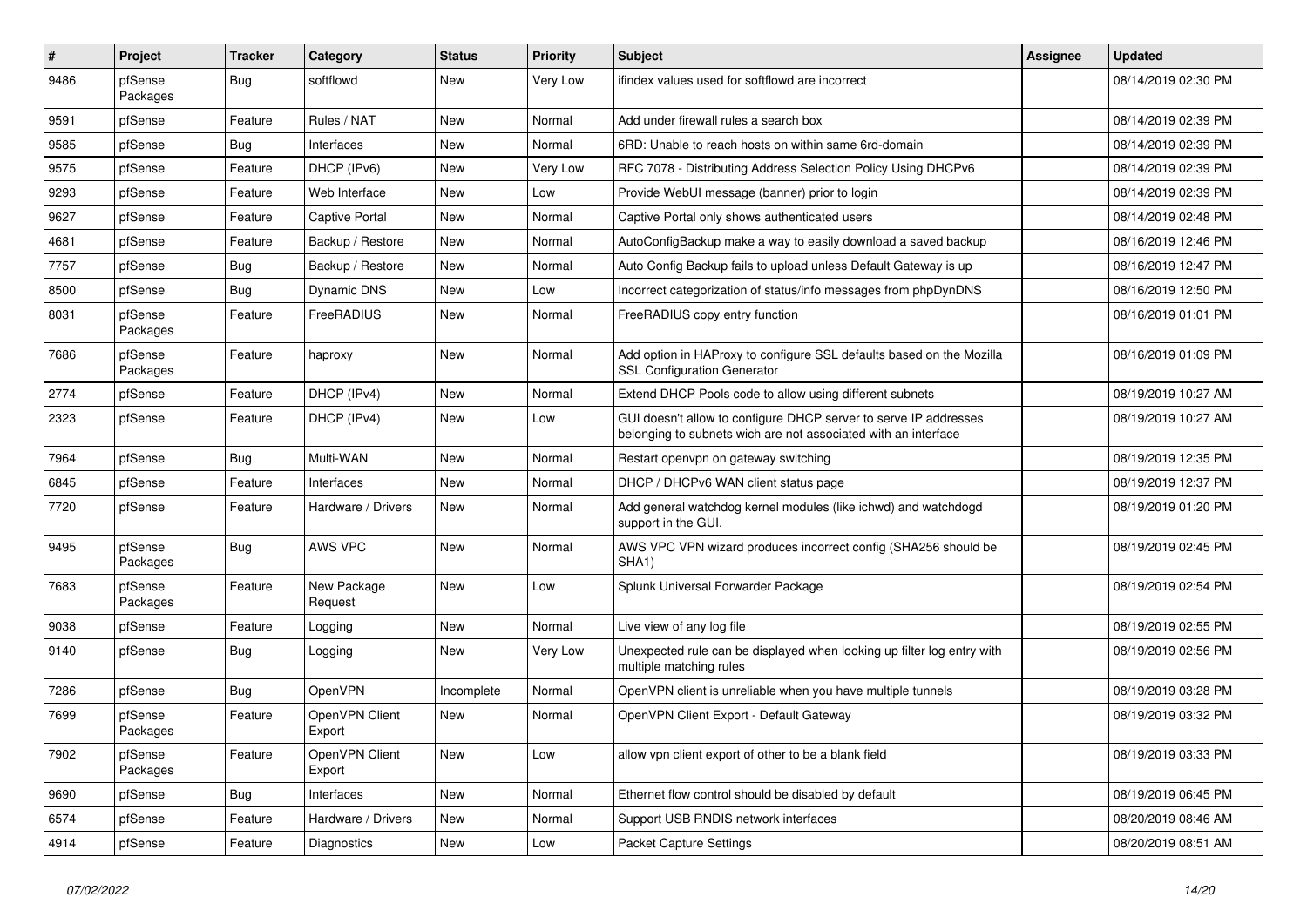| $\sharp$ | Project             | <b>Tracker</b> | Category                                        | <b>Status</b> | <b>Priority</b> | <b>Subject</b>                                                                                     | <b>Assignee</b> | <b>Updated</b>      |
|----------|---------------------|----------------|-------------------------------------------------|---------------|-----------------|----------------------------------------------------------------------------------------------------|-----------------|---------------------|
| 7414     | pfSense<br>Packages | Feature        | Snort                                           | New           | Normal          | snort needs automated refresh on ip change                                                         |                 | 08/20/2019 08:55 AM |
| 9662     | pfSense<br>Packages | Bug            | pfBlockerNG                                     | <b>New</b>    | Normal          | PfblockerNG do not update after pfsense reboot and wait for next cron<br>task                      |                 | 08/20/2019 09:00 AM |
| 8279     | pfSense<br>Packages | Feature        | pfBlockerNG                                     | <b>New</b>    | Normal          | Consider adding a new option to the Rule Order                                                     |                 | 08/20/2019 09:00 AM |
| 9192     | pfSense             | Bug            | <b>PPP</b> Interfaces                           | <b>New</b>    | Normal          | PPPoE daemon selects wrong interface                                                               |                 | 08/20/2019 10:05 AM |
| 8804     | pfSense             | <b>Bug</b>     | PPP Interfaces                                  | New           | Normal          | Netgate SG-1000 PPPoE Keepalives not prioritized, internet drops                                   |                 | 08/20/2019 10:06 AM |
| 8512     | pfSense             | <b>Bug</b>     | PPP Interfaces                                  | New           | Normal          | PPPoE reconnect fails after interface flap                                                         |                 | 08/20/2019 10:06 AM |
| 1833     | pfSense             | Feature        | PPTP                                            | <b>New</b>    | Normal          | PPTP type WAN IPv6 support                                                                         |                 | 08/20/2019 10:12 AM |
| 3162     | pfSense             | Feature        | <b>PPP</b> Interfaces                           | New           | Low             | <b>MLPPP Status of connections</b>                                                                 |                 | 08/20/2019 10:20 AM |
| 4470     | pfSense             | Feature        | <b>IPv6 Router</b><br>Advertisements<br>(RADVD) | New           | Normal          | RA page in GUI                                                                                     |                 | 08/20/2019 12:20 PM |
| 7303     | pfSense             | Bug            | <b>IPv6 Router</b><br>Advertisements<br>(RADVD) | <b>New</b>    | Normal          | ipv6 connectivity lost on pfSense reboot                                                           |                 | 08/20/2019 12:23 PM |
| 1937     | pfSense             | Feature        | Rules / NAT                                     | <b>New</b>    | Normal          | Support for rule groupings                                                                         |                 | 08/20/2019 12:42 PM |
| 1947     | pfSense             | Feature        | Rules / NAT                                     | New           | Normal          | Option to kill all states when creating a block rule                                               |                 | 08/20/2019 01:09 PM |
| 7974     | pfSense             | Feature        | Dashboard                                       | New           | Normal          | <b>ZFS RAID Monitor Not available</b>                                                              |                 | 08/20/2019 01:34 PM |
| 8570     | pfSense             | Bug            | <b>XML Parser</b>                               | <b>New</b>    | Normal          | Empty (dn)shaper config gets populated with newline                                                |                 | 08/20/2019 02:45 PM |
| 4265     | pfSense             | Feature        | UPnP/NAT-PMP                                    | New           | Normal          | UPNP allow use of alias and schedule                                                               |                 | 08/20/2019 02:57 PM |
| 4997     | pfSense             | Feature        | Rules / NAT                                     | <b>New</b>    | Normal          | Add setting option to choose default log action for new firewall rules                             |                 | 08/20/2019 03:29 PM |
| 4456     | pfSense             | Feature        | Diagnostics                                     | New           | Normal          | Packet capture additional filtering options                                                        |                 | 08/20/2019 03:30 PM |
| 5567     | pfSense             | Feature        | Dashboard                                       | New           | Low             | CARP status widget does not update in real time                                                    |                 | 08/20/2019 03:33 PM |
| 2049     | pfSense             | Feature        | Rules / NAT                                     | <b>New</b>    | Normal          | Show Auto Generated Rules and Use them to turn features on/off when<br>applicable                  |                 | 08/20/2019 03:37 PM |
| 5556     | pfSense             | Feature        | Diagnostics                                     | New           | Normal          | No error when downloading non-existing file on Diagnostics/Execute                                 |                 | 08/20/2019 03:43 PM |
| 6602     | pfSense             | Feature        | User Manager /<br>Privileges                    | New           | Normal          | Config writes denied via "deny config write" permission should notify as<br>such                   |                 | 08/20/2019 03:43 PM |
| 6804     | pfSense             | Feature        | Diagnostics                                     | New           | Very Low        | Add row counter into Diagnostics -> Edit File                                                      |                 | 08/20/2019 03:44 PM |
| 1883     | pfSense             | Feature        | <b>Traffic Shaper</b><br>(Limiters)             | New           | Normal          | Diag > Limiter Info presentation enhancement                                                       |                 | 08/20/2019 03:46 PM |
| 7172     | pfSense             | <b>Bug</b>     | DHCP (IPv4)                                     | New           | Normal          | Sorting by hostname in Services > DHCP Server > LAN should be<br>"natural" (alphanumeric friendly) |                 | 08/20/2019 03:47 PM |
| 7181     | pfSense             | Feature        | Rules / NAT                                     | New           | Low             | Add Top and Add Bottom on Seperator                                                                |                 | 08/21/2019 08:55 AM |
| 6842     | pfSense             | Feature        | Package System                                  | New           | Low             | Package Manager progress bar should indicate overall progress                                      |                 | 08/21/2019 08:55 AM |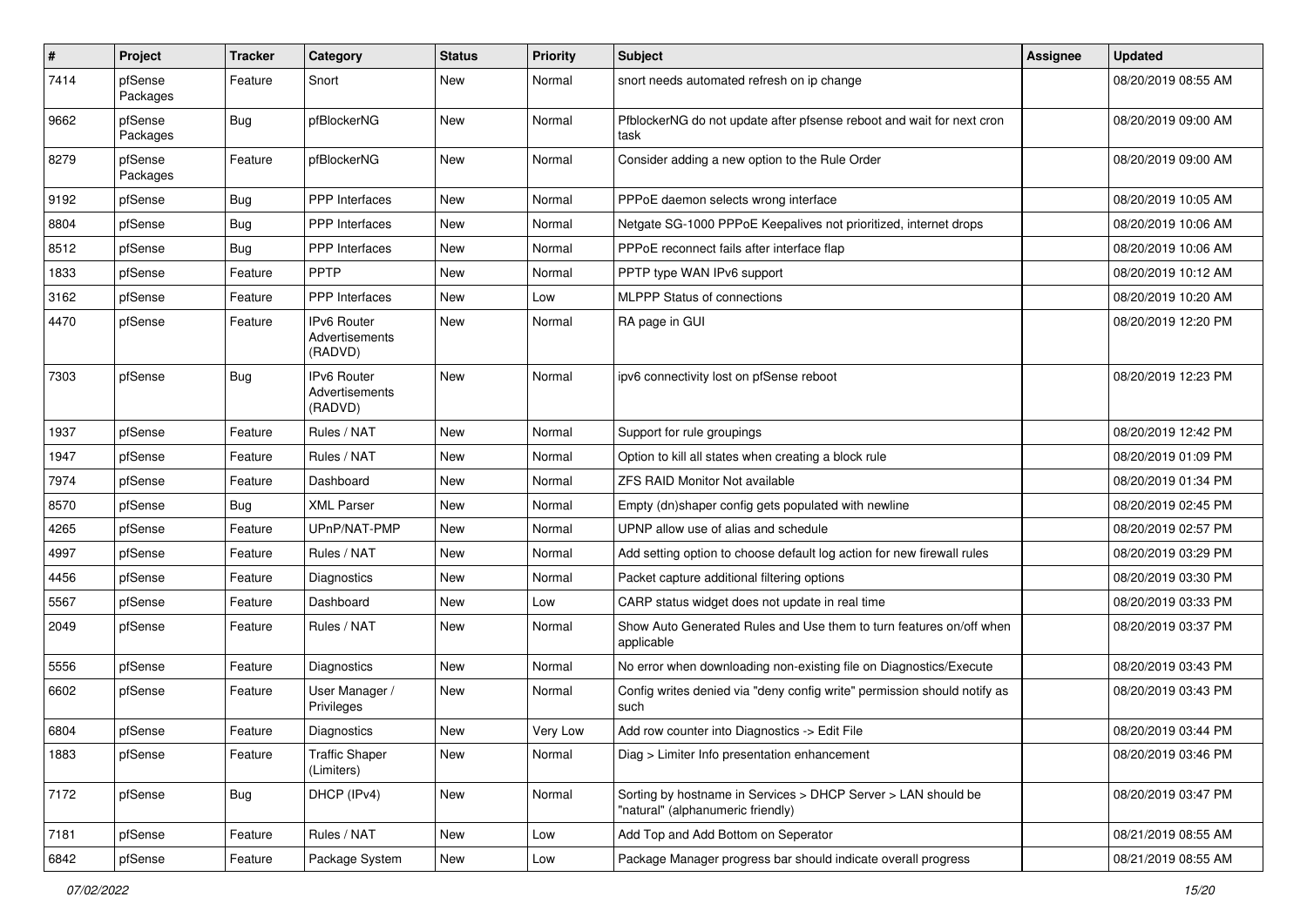| $\vert$ # | Project | <b>Tracker</b> | Category                     | <b>Status</b> | <b>Priority</b> | <b>Subject</b>                                                                                                   | <b>Assignee</b> | <b>Updated</b>      |
|-----------|---------|----------------|------------------------------|---------------|-----------------|------------------------------------------------------------------------------------------------------------------|-----------------|---------------------|
| 7373      | pfSense | Bug            | Rules / NAT                  | New           | Normal          | Firewall schedules GUI needs to be redone from scratch                                                           |                 | 08/21/2019 08:56 AM |
| 7418      | pfSense | Feature        | Dynamic DNS                  | <b>New</b>    | Normal          | Dynamic dns should be sorted interface name                                                                      |                 | 08/21/2019 08:58 AM |
| 7182      | pfSense | Feature        | Dashboard                    | New           | Normal          | Break up System Widget on the Dashboard                                                                          |                 | 08/21/2019 08:59 AM |
| 7788      | pfSense | Bug            | Dashboard                    | New           | Low             | Irregular updating of widgets like cpu/uptime on system widget.                                                  |                 | 08/21/2019 09:03 AM |
| 8095      | pfSense | <b>Bug</b>     | Translations                 | <b>New</b>    | Normal          | Unescaped simple quotes break JavaScript features when the French<br>translation is enabled                      |                 | 08/21/2019 09:06 AM |
| 7781      | pfSense | Feature        | Rules / NAT                  | <b>New</b>    | Normal          | Please Enable Rule Separators on Manual Outbound NAT                                                             |                 | 08/21/2019 09:07 AM |
| 8316      | pfSense | Feature        | Rules / NAT                  | New           | Low             | expiration date when creating new rules                                                                          |                 | 08/21/2019 09:11 AM |
| 8483      | pfSense | Feature        | Traffic Shaper (ALTQ)        | <b>New</b>    | Normal          | Allow user to choose order of Queues status                                                                      |                 | 08/21/2019 09:12 AM |
| 8558      | pfSense | Feature        | Web Interface                | <b>New</b>    | Normal          | Add more table sorting in various UI pages                                                                       |                 | 08/21/2019 09:14 AM |
| 7195      | pfSense | Bug            | Package System               | <b>New</b>    | Normal          | pkg_edit.php - <checkenablefields> tag has no effect on fields other<br/>than checkbox/input</checkenablefields> |                 | 08/21/2019 09:15 AM |
| 7082      | pfSense | <b>Bug</b>     | Package System               | <b>New</b>    | Normal          | pkg_edit.php - impossible to use default_value with rowhelperfield                                               |                 | 08/21/2019 09:15 AM |
| 8614      | pfSense | <b>Bug</b>     | DHCP (IPv4)                  | New           | Normal          | Cannot remove Additional BOOTP/DHCP Options                                                                      |                 | 08/21/2019 09:15 AM |
| 9101      | pfSense | Bug            | <b>Traffic Graphs</b>        | New           | Normal          | Traffic Graphs/Dashboard Slows Downloads Being Performed by the<br>Same Firefox Browser                          |                 | 08/21/2019 09:18 AM |
| 9253      | pfSense | Feature        | User Manager /<br>Privileges | <b>New</b>    | Normal          | RFE: True View-Only WebCFG options                                                                               |                 | 08/21/2019 09:21 AM |
| 8694      | pfSense | Feature        | Authentication               | New           | Very Low        | Client CA Auth for PFSense WebGui                                                                                |                 | 08/21/2019 09:25 AM |
| 3771      | pfSense | Bug            | DHCP (IPv4)                  | New           | Normal          | Webinterface and dhcpdcrashes with 500+ static leases                                                            |                 | 08/21/2019 09:26 AM |
| 7459      | pfSense | Feature        | Diagnostics                  | <b>New</b>    | Low             | "Refresh" button for Diagnostics/Tables display                                                                  |                 | 08/21/2019 09:27 AM |
| 7442      | pfSense | Feature        | Diagnostics                  | New           | Low             | Suggestions for Diagnostics / ARP Table and Diagnostics / NDP Table                                              |                 | 08/21/2019 09:27 AM |
| 1656      | pfSense | Feature        | Diagnostics                  | <b>New</b>    | Normal          | Teach pfctl to kill states by port number                                                                        |                 | 08/21/2019 09:55 AM |
| 4098      | pfSense | Feature        | Authentication               | New           | Normal          | Add option to force a password change on login                                                                   |                 | 08/21/2019 10:31 AM |
| 5825      | pfSense | Feature        | Authentication               | New           | Normal          | Allow EAP-RADIUS for authentication servers                                                                      |                 | 08/21/2019 10:32 AM |
| 8170      | pfSense | Feature        | <b>XMLRPC</b>                | <b>New</b>    | Normal          | XMLRPC Sync deletes entires on remote System                                                                     |                 | 08/21/2019 10:42 AM |
| 8243      | pfSense | Feature        | <b>XMLRPC</b>                | New           | Normal          | Sync dashboard settings over xmlrpc                                                                              |                 | 08/21/2019 10:42 AM |
| 7441      | pfSense | Feature        | DHCP (IPv4)                  | New           | Low             | Display start/end times for Static Mapping leases on DHCP<br>Leases/DHCPv6 Leases                                |                 | 08/21/2019 10:48 AM |
| 6283      | pfSense | Feature        | DHCP (IPv6)                  | New           | Normal          | Register DHCPv6 leases with DNS resolver                                                                         |                 | 08/21/2019 10:48 AM |
| 7563      | pfSense | Feature        | L <sub>2</sub> TP            | New           | Normal          | I2tp Suggestion: consider allowing IP/Subnet for the user.                                                       |                 | 08/21/2019 10:52 AM |
| 8233      | pfSense | <b>Bug</b>     | <b>NAT Reflection</b>        | New           | Very Low        | NAT reflection back to originating host broken when using FQDN-based<br>IP aliases                               |                 | 08/21/2019 10:53 AM |
| 3387      | pfSense | Feature        | Aliases / Tables             | New           | Normal          | process_alias_urItable Frequency                                                                                 |                 | 08/21/2019 11:01 AM |
| 4195      | pfSense | Feature        | Aliases / Tables             | New           | Low             | Aliases: sections                                                                                                |                 | 08/21/2019 11:01 AM |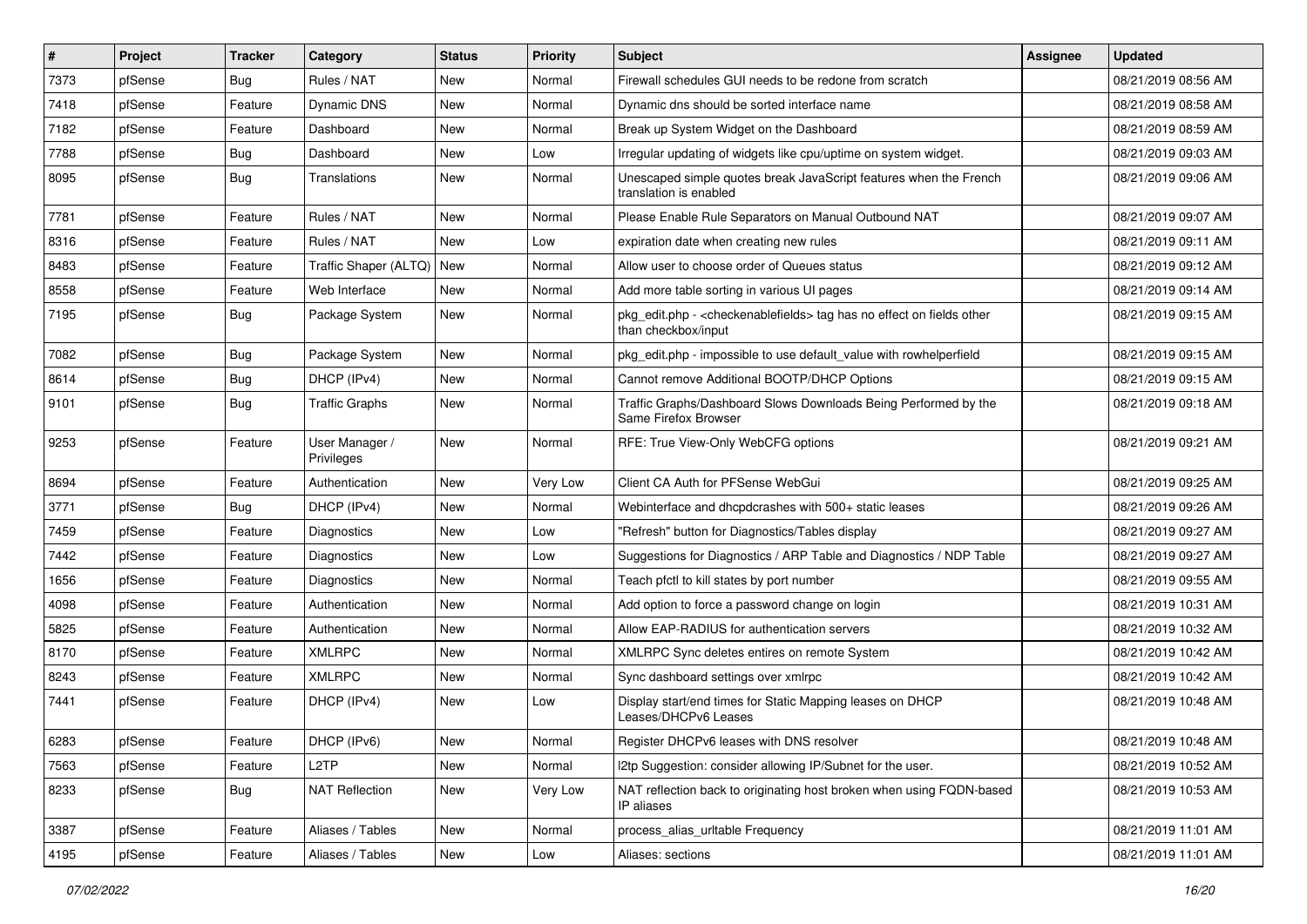| $\pmb{\#}$ | <b>Project</b>      | Tracker    | Category               | <b>Status</b> | <b>Priority</b> | <b>Subject</b>                                                                                       | <b>Assignee</b> | <b>Updated</b>      |
|------------|---------------------|------------|------------------------|---------------|-----------------|------------------------------------------------------------------------------------------------------|-----------------|---------------------|
| 5735       | pfSense             | Feature    | Aliases / Tables       | New           | Very Low        | Automaticaly add DHCP leases to alias list or make it readable in<br>selected fields                 |                 | 08/21/2019 11:01 AM |
| 7665       | pfSense             | <b>Bug</b> | Aliases / Tables       | New           | Normal          | Host range validation for Aliases is not strict enough                                               |                 | 08/21/2019 11:01 AM |
| 6207       | pfSense             | Feature    | Rules / NAT            | New           | Normal          | Please, add "THIS IF broadcast" Macro for use in firewall rules                                      |                 | 08/21/2019 11:01 AM |
| 3288       | pfSense             | Feature    | Rules / NAT            | New           | Normal          | Macros for Interface Networks on Outbound NAT rule Source drop-down                                  |                 | 08/21/2019 11:02 AM |
| 336        | pfSense             | Feature    | LAGG Interfaces        | New           | Normal          | Option to create lagg under assign interfaces                                                        |                 | 08/21/2019 11:16 AM |
| 4499       | pfSense             | Feature    | <b>LAGG Interfaces</b> | New           | Normal          | pfSense LAGG interfaces; unable to set speed and duplex for member<br>interfaces.                    |                 | 08/21/2019 11:16 AM |
| 9453       | pfSense             | <b>Bug</b> | <b>LAGG Interfaces</b> | New           | Normal          | VLAN Interfaces on LAGG get orphaned at boot                                                         |                 | 08/21/2019 11:16 AM |
| 9183       | pfSense             | <b>Bug</b> | <b>LAGG Interfaces</b> | <b>New</b>    | Very Low        | OpenVPN Lagg Interface not working after restart or new start                                        |                 | 08/21/2019 11:17 AM |
| 8335       | pfSense             | <b>Bug</b> | <b>LAGG Interfaces</b> | <b>New</b>    | Normal          | System hang with LACP downlink to UniFi switch                                                       |                 | 08/21/2019 11:18 AM |
| 1388       | pfSense             | Feature    | Multi-WAN              | <b>New</b>    | Normal          | 3G outbound failover connection with auto dial-up and hang-up                                        |                 | 08/21/2019 11:27 AM |
| 7977       | pfSense             | Bug        | Translations           | New           | Normal          | English text shown in stead of translated text (Routing - Gateway groups<br>edit)                    |                 | 08/21/2019 11:28 AM |
| 8846       | pfSense             | <b>Bug</b> | Gateways               | <b>New</b>    | Low             | Misleading gateway error message adding/editing static routes using a<br>disabled interface          |                 | 08/21/2019 11:29 AM |
| 9698       | pfSense             | Bug        | <b>RRD Graphs</b>      | New           | Normal          | Monitoring graphs do not retain state after auto-refresh                                             |                 | 08/26/2019 02:09 AM |
| 7848       | pfSense             | <b>Bug</b> | Diagnostics            | New           | Low             | NDP Table Sort by Expiration Error                                                                   |                 | 08/26/2019 02:56 PM |
| 4503       | pfSense<br>Packages | Feature    | New Package<br>Request | New           | Normal          | GNUGateKeeper H.323 Proxy Package                                                                    |                 | 08/27/2019 02:54 AM |
| 9704       | pfSense<br>Packages | Feature    | FreeRADIUS             | New           | Normal          | Enable filter username                                                                               |                 | 08/27/2019 12:07 PM |
| 9707       | pfSense<br>Packages | <b>Bug</b> | pfBlockerNG            | New           | Normal          | Some networks already existing in deny Feeds are not stopped even if<br>existing in custom deny list |                 | 08/28/2019 10:03 AM |
| 753        | pfSense             | Feature    | OpenVPN                | New           | Normal          | Add OpenVPN foreign_option support                                                                   |                 | 09/02/2019 10:38 AM |
| 9725       | pfSense<br>Packages | Feature    | <b>ACME</b>            | New           | Very Low        | Ability to use template variables in acme package                                                    |                 | 09/04/2019 07:12 AM |
| 9724       | pfSense<br>Packages | <b>Bug</b> | pfBlockerNG            | New           | High            | pfblockerng-firewall-filter-service-will-not-start                                                   |                 | 09/05/2019 06:32 AM |
| 9732       | pfSense             | Feature    | DHCP (IPv4)            | <b>New</b>    | Normal          | System UTC time offset in DHCP Option 2                                                              |                 | 09/06/2019 08:39 PM |
| 9737       | pfSense             | <b>Bug</b> | Traffic Graphs         | <b>New</b>    | Normal          | traffic-graphs.js shows incorrect units inside the chart                                             |                 | 09/09/2019 06:35 AM |
| 895        | pfSense             | Feature    | <b>PPP</b> Interfaces  | New           | Very Low        | PPP subsystem MPPE/MPPC support                                                                      |                 | 09/10/2019 04:24 PM |
| 9749       | pfSense<br>Packages | Feature    | Status_Monitoring      | <b>New</b>    | Normal          | 95th percentile missing for quality in monitoring                                                    |                 | 09/12/2019 10:39 AM |
| 9755       | pfSense             | <b>Bug</b> | Package System         | New           | Very Low        | package description wrong link<br>https://www.freshports.org/security/openvpn-client-export          |                 | 09/13/2019 07:22 AM |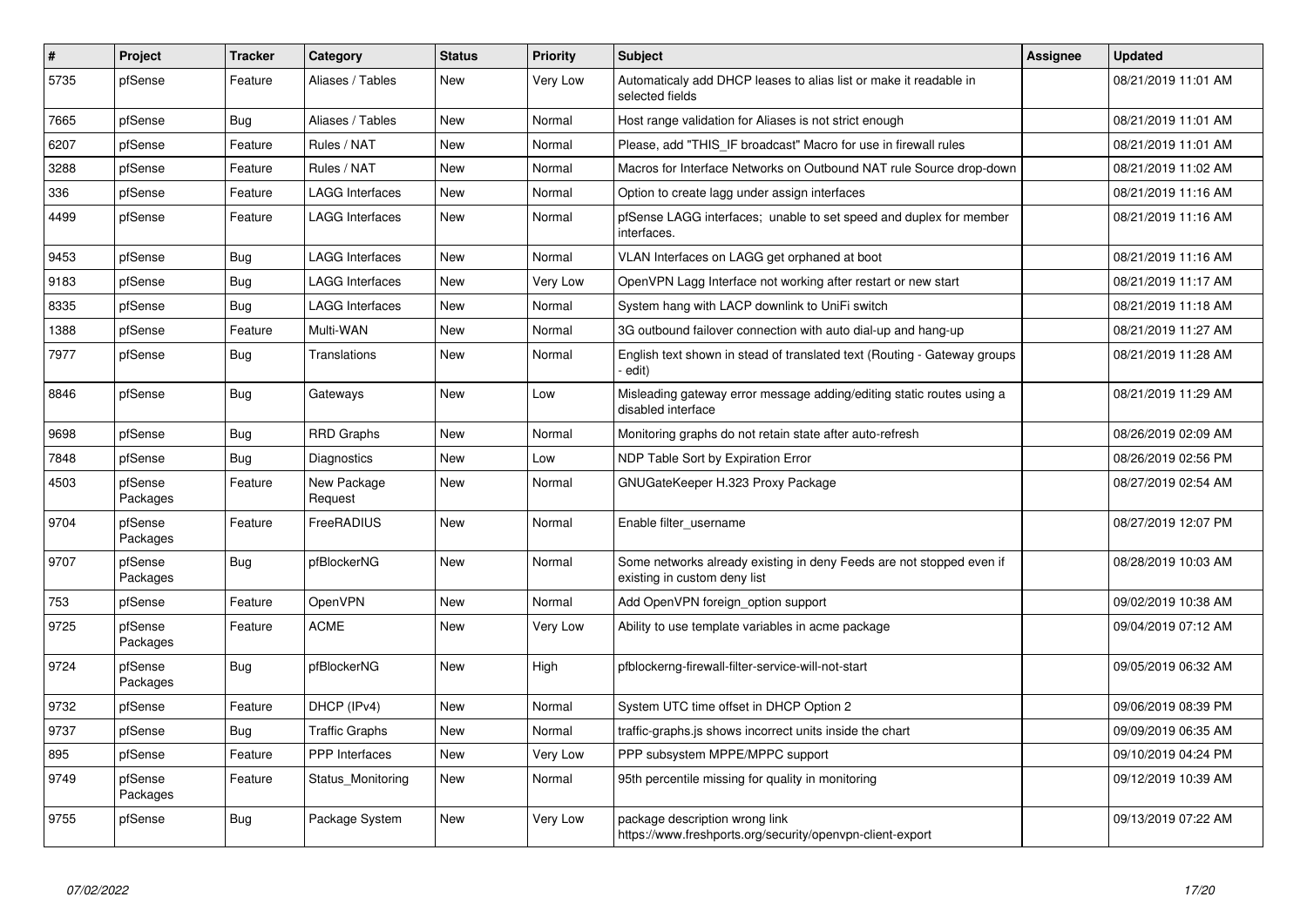| $\sharp$ | Project             | <b>Tracker</b> | Category               | <b>Status</b> | <b>Priority</b> | Subject                                                                                        | <b>Assignee</b> | <b>Updated</b>      |
|----------|---------------------|----------------|------------------------|---------------|-----------------|------------------------------------------------------------------------------------------------|-----------------|---------------------|
| 9775     | pfSense             | Feature        | Backup / Restore       | New           | Normal          | AutoConfigBackup - Rolling per day/hour cap on changes, retention<br>policy                    |                 | 09/20/2019 09:19 AM |
| 6668     | pfSense             | Bug            | <b>IPsec</b>           | Feedback      | Normal          | IPSec tunnel + L2TP/IPSec VPN - wrong PSK chosen by pfSense                                    |                 | 09/21/2019 02:07 AM |
| 9800     | pfSense             | Feature        | Hardware / Drivers     | New           | Normal          | Add toggle for net.isr.dispatch=deferred in GUI                                                |                 | 09/29/2019 06:18 AM |
| 9805     | pfSense             | <b>Bug</b>     | Dynamic DNS            | <b>New</b>    | Normal          | dynDNS cloudflare multiple entries                                                             |                 | 10/02/2019 04:51 PM |
| 9012     | pfSense<br>Packages | Bug            | Squid                  | New           | Very Low        | Captive Portal authentication in Squid Proxy Server does not work                              |                 | 10/12/2019 05:06 AM |
| 9838     | pfSense             | Feature        | OpenVPN                | New           | Normal          | PKCS11 support                                                                                 |                 | 10/20/2019 02:12 PM |
| 6103     | pfSense             | Feature        | <b>DNS Resolver</b>    | New           | Normal          | DNS Resolver Outgoing Interfaces should be able to use Gateway<br>Groups                       |                 | 10/21/2019 08:02 AM |
| 9837     | pfSense             | <b>Bug</b>     | Interfaces             | New           | Very Low        | ipv6 is not completely disabled on the interfaces                                              |                 | 10/24/2019 01:16 AM |
| 1268     | pfSense             | Feature        | Certificates           | New           | Normal          | Allow mass renewing of certs                                                                   |                 | 11/01/2019 03:17 PM |
| 9044     | pfSense<br>Packages | Feature        | New Package<br>Request | <b>New</b>    | Normal          | Add SoftEther                                                                                  |                 | 11/02/2019 10:51 AM |
| 8985     | pfSense<br>Packages | Feature        | Suricata               | <b>New</b>    | Normal          | Suricata: allow configuration for external/internal additional storage                         |                 | 11/13/2019 10:07 AM |
| 9286     | pfSense<br>Packages | <b>Bug</b>     | squidguard             | <b>New</b>    | Normal          | squidGuard - Unable to change IP for sgerror.php URL in configuration                          |                 | 11/13/2019 10:07 AM |
| 9497     | pfSense<br>Packages | Bug            | AWS VPC                | <b>New</b>    | Normal          | AWS VPN Wizard: WebGUI times out.                                                              |                 | 11/13/2019 10:07 AM |
| 9566     | pfSense             | Bug            | <b>Traffic Graphs</b>  | <b>New</b>    | Normal          | Traffic graph displays traffic incorrectly                                                     |                 | 11/18/2019 07:54 AM |
| 9912     | pfSense<br>Packages | Feature        | ntop                   | New           | Normal          | add custom DPI to ntopng                                                                       |                 | 11/18/2019 10:57 AM |
| 7078     | pfSense             | Feature        | OpenVPN                | <b>New</b>    | Low             | Allow reordering of client specific overrides in OpenVPN                                       |                 | 11/21/2019 02:48 PM |
| 9937     | pfSense             | Feature        | Authentication         | New           | Normal          | OpenVPN Login User Privilege                                                                   |                 | 11/29/2019 08:46 AM |
| 9973     | pfSense<br>Packages | Feature        | <b>NRPE</b>            | New           | Normal          | Nagios NRPE package isn't IPv6 capable                                                         |                 | 12/20/2019 03:15 PM |
| 9999     | pfSense<br>Packages | <b>Bug</b>     | pfBlockerNG            | New           | Normal          | unbound fatal error if System Domain in DNSBL and System Domain<br>Local Zone Type is Redirect |                 | 12/25/2019 08:10 AM |
| 9676     | pfSense<br>Packages | Bug            | pfBlockerNG            | <b>New</b>    | Normal          | AS lookup fails                                                                                |                 | 12/26/2019 12:17 AM |
| 10137    | pfSense             | Feature        | Package System         | New           | Normal          | net-mgmt/arpwatch: Update to 3.0                                                               |                 | 12/30/2019 05:16 PM |
| 10143    | pfSense             | Bug            | <b>DNS Resolver</b>    | New           | Normal          | System hostname DNS entry is assigned to the wrong IP on multi-wan<br>setups                   |                 | 12/31/2019 02:33 PM |
| 10144    | pfSense             | Feature        | Web Interface          | New           | Low             | Default Sort Order, DHCP Leases                                                                |                 | 12/31/2019 06:47 PM |
| 10150    | pfSense             | <b>Bug</b>     | <b>IGMP Proxy</b>      | New           | Normal          | IGMP Proxy does not scale to hundreds of streams                                               |                 | 01/03/2020 02:56 AM |
| 10160    | pfSense<br>Packages | Feature        | New Package<br>Request | New           | Normal          | Dedicated Maxmind GeoIP package including license registration                                 |                 | 01/03/2020 10:31 PM |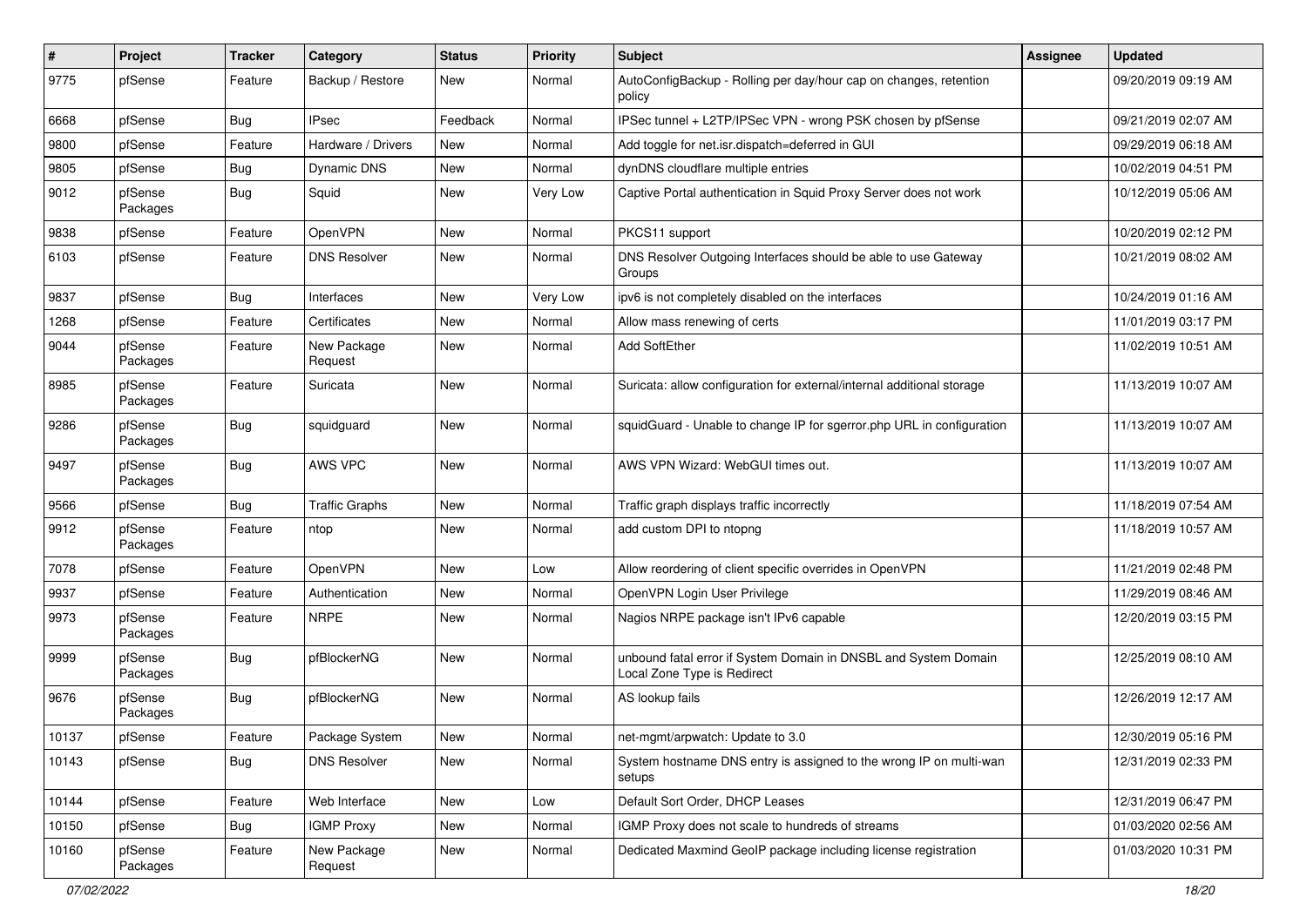| #     | Project             | <b>Tracker</b> | Category            | <b>Status</b> | Priority | <b>Subject</b>                                                                                                  | <b>Assignee</b> | <b>Updated</b>      |
|-------|---------------------|----------------|---------------------|---------------|----------|-----------------------------------------------------------------------------------------------------------------|-----------------|---------------------|
| 10164 | pfSense<br>Packages | <b>Bug</b>     | pfBlockerNG         | New           | Normal   | pfBlockerNG dashboard widget position is not maintained when<br>updating                                        |                 | 01/06/2020 10:06 AM |
| 5091  | pfSense             | <b>Bug</b>     | Rules / NAT         | Confirmed     | Very Low | In rule creation destination ports fields (from and to) are too small to<br>read ports aliases names            |                 | 01/07/2020 07:48 AM |
| 10204 | pfSense             | Feature        | Interfaces          | <b>New</b>    | Low      | Possible clarification of Track IPv6 Interface Subnet ID                                                        |                 | 01/23/2020 01:04 PM |
| 10188 | pfSense<br>Packages | <b>Bug</b>     | pfBlockerNG         | New           | Normal   | Reputation tab is not working                                                                                   |                 | 01/24/2020 10:06 AM |
| 3312  | pfSense             | <b>Bug</b>     | <b>IPsec</b>        | New           | Normal   | Gateway on IPsec rules is not functional in pf                                                                  |                 | 01/28/2020 10:09 PM |
| 8770  | pfSense             | Bug            | Interfaces          | New           | Normal   | QinQ interfaces always show as active                                                                           |                 | 02/01/2020 09:47 AM |
| 10250 | pfSense             | Feature        | DHCP (IPv4)         | New           | Very Low | DHCP lease view by interface                                                                                    |                 | 02/11/2020 07:47 AM |
| 10253 | pfSense<br>Packages | <b>Bug</b>     | pfBlockerNG         | New           | Normal   | pfblockerng-devel uses user interface for VIP causing issues with other<br>services                             |                 | 02/11/2020 09:17 AM |
| 10252 | pfSense<br>Packages | Bug            | pfBlockerNG         | New           | High     | pfblockerng-devel                                                                                               |                 | 02/11/2020 05:18 PM |
| 7420  | pfSense             | Bug            | <b>IPsec</b>        | <b>New</b>    | Normal   | ipsec status freezing                                                                                           |                 | 02/13/2020 09:09 AM |
| 10258 | pfSense             | Feature        | Certificates        | New           | Very Low | allow to sign CA                                                                                                |                 | 02/20/2020 04:20 AM |
| 10271 | pfSense             | <b>Bug</b>     | Web Interface       | New           | Normal   | Large number of VLAN/LANs make "Interfaces" menu hard to access                                                 |                 | 02/20/2020 04:46 AM |
| 9934  | pfSense<br>Packages | <b>Bug</b>     | Suricata            | New           | Normal   | suricata update kills WAN interface                                                                             |                 | 02/20/2020 09:17 AM |
| 10277 | pfSense             | Bug            | Web Interface       | New           | Normal   | Sorting the log entries does not use year value                                                                 |                 | 02/24/2020 07:46 AM |
| 10278 | pfSense<br>Packages | <b>Bug</b>     | pfBlockerNG         | New           | Normal   | pfBlockerNG: Formatting issue on DNSBL stats page                                                               |                 | 02/24/2020 01:36 PM |
| 10265 | pfSense<br>Packages | <b>Bug</b>     | Notes               | New           | Very Low | Adding a Note with malformed title will force system restore                                                    |                 | 02/27/2020 10:12 AM |
| 9680  | pfSense             | Feature        | <b>DHCP Relay</b>   | <b>New</b>    | Normal   | Seperate DHCP Server and relay per interface                                                                    |                 | 02/27/2020 10:47 AM |
| 10292 | pfSense<br>Packages | Bug            | Suricata            | New           | Normal   | Suricata not respecting SID Mgmt list                                                                           |                 | 02/27/2020 01:02 PM |
| 10279 | pfSense<br>Packages | <b>Bug</b>     | open-vm-tools       | New           | Normal   | pfSense's OpenVM Tools on ESXi 6.7 no longer provides guest vm<br>functionality                                 |                 | 03/01/2020 06:07 PM |
| 10312 | pfSense             | Feature        | Rules / NAT         | New           | Low      | Reordering of NAT rules without dragging                                                                        |                 | 03/03/2020 07:28 AM |
| 10310 | pfSense             | <b>Bug</b>     | Upgrade             | New           | Normal   | Systems with low RAM and several packages may temporarily fail to<br>load large tables after an upgrade         |                 | 03/03/2020 07:55 AM |
| 10342 | pfSense             | Bug            | <b>DNS Resolver</b> | New           | Normal   | Unbound domain overrides stop resolving periodically. They only<br>resume after the service has been restarted. |                 | 03/13/2020 10:35 AM |
| 10345 | pfSense             | Feature        | DHCP (IPv4)         | <b>New</b>    | Normal   | DHCP lease distinction between online and offline                                                               |                 | 03/16/2020 07:56 AM |
| 10358 | pfSense<br>Packages | Feature        | <b>FRR</b>          | <b>New</b>    | Very Low | Stage FRR Configuration Changes                                                                                 |                 | 03/19/2020 06:48 AM |